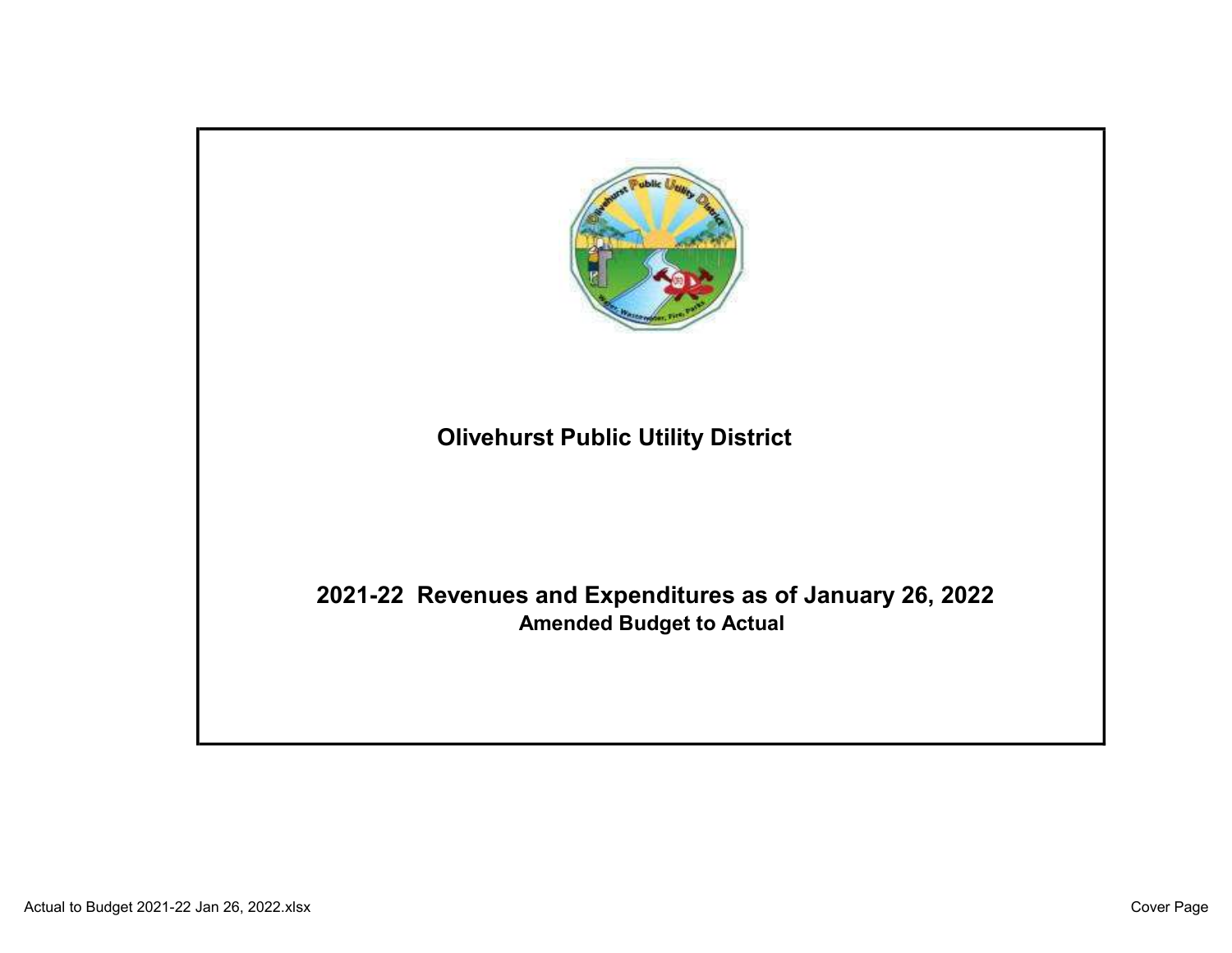## Table of Contents

| <b>FUND</b>                | Department |                                        | <b>PAGE</b>  |
|----------------------------|------------|----------------------------------------|--------------|
|                            |            |                                        |              |
| <b>General Fund 11</b>     | $00\,$     | Administration                         | $\mathbf{3}$ |
|                            | 01         | Pool                                   | 5            |
|                            | 02         | <b>Olivehurst Parks</b>                | $\bf 6$      |
|                            | 03         | <b>CSA Parks</b>                       | 8            |
|                            | 04         | <b>Youth Center</b>                    | 10           |
|                            | 05         | Lighting                               | 10           |
|                            | 09         | <b>Fire Department</b>                 | 11           |
|                            | 10         | Fire Department - Enterprise Rancheria | 13           |
|                            |            |                                        |              |
| <b>Water Fund 12</b>       | $00\,$     | <b>Water Department</b>                | 14           |
| <b>Waste Water Fund 13</b> | $00\,$     | <b>Waste Water Treatment</b>           | 16           |
|                            | 31         | <b>Waste Water Collections</b>         | 17           |
| <b>CFDs 18-20</b>          |            | <b>Community Facilty Districts</b>     | 18           |
| <b>Budget Amendment 1</b>  |            |                                        | 19           |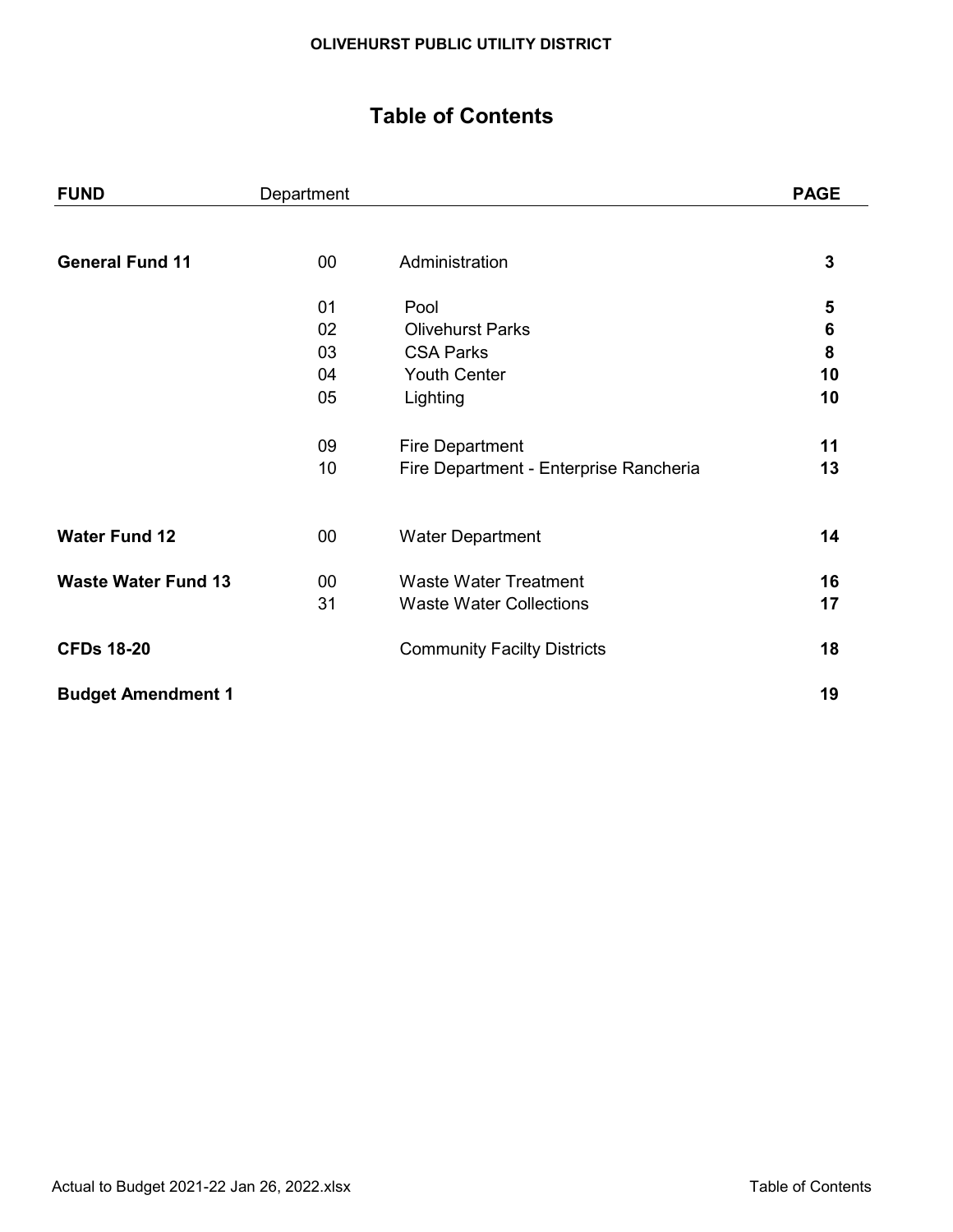### General Fund 11 and 11 and 11 and 11 and 11 and 12 and 12 and 12 and 12 and 12 and 12 and 12 and 12 and 12 and 12 and 12 and 12 and 12 and 12 and 12 and 12 and 12 and 12 and 12 and 12 and 12 and 12 and 12 and 12 and 12 and

#### 00 (Administration)

### Statement of Revenues and Expenditures

 $\sim$ 

| <b>ACCOUNT</b> | <b>DESCRIPTION</b>                       | <b>ANNUAL BUDGET</b> | <b>CURRENT PERIOD</b> | <b>YEAR TO DATE</b> | % OF<br><b>BUDGET</b><br><b>USED</b> | <b>BUDGET REMAINING</b> | <b>PRIOR YEAR BUDGET</b> |  |
|----------------|------------------------------------------|----------------------|-----------------------|---------------------|--------------------------------------|-------------------------|--------------------------|--|
|                |                                          |                      |                       |                     |                                      |                         |                          |  |
| 11.41100.00.0  | CFD 2002-1 ADMIN REVENUE                 | 10.000 \$            | $\blacksquare$        |                     | 0%                                   | 10.000 \$               | 10.000                   |  |
| 11.45103.00.0  | MISCELLANEOUS REVENUE - GENERAL          | 8,000                | 3,183                 | 11,863              | 148%                                 | $(3,863)$ \$            | 8,000                    |  |
| 11.45111.00.0  | WATER/SEWER 50/50 CLEARING               |                      | 536                   | 2,118               | 0%                                   | $(2, 118)$ \$           |                          |  |
| 11.45432.00.0  | WWTF CAPACITY ADMIN REVENUES             |                      |                       |                     | 0%                                   | ۰.                      | \$                       |  |
| 11.45500.00.0  | <b>INTEREST EARNED</b>                   | 10,000               |                       |                     | 0%                                   | 10,000                  | -\$<br>20,000            |  |
| 11.45700.00.0  | ADMIN OVERHEAD TRANSFER IN               | 1,216,648            |                       | 75,697              | 6%                                   | 1,140,951               | - \$<br>1,324,852        |  |
| Administration | <b>Total Revenues</b>                    | \$<br>$1,244,648$ \$ | $3,718$ \$            | 89,677              |                                      | \$<br>$1,154,971$ \$    | 1,362,852                |  |
| 11.59101.00.0  | <b>SALARIES - GENERAL</b>                | 665,898              | 46,127                | 412,800             | 62%                                  | 253,098                 | \$<br>663,986            |  |
| 11.59110.00.0  | <b>SALARIES OT - GENERAL</b>             | 5,000                |                       | 256                 | 5%                                   | 4,744                   | \$<br>6,000              |  |
| 11.59300.00.0  | OPERATING SUPPLIES - GENERAL             | 6,500                |                       | 295                 | 5%                                   | 6,205                   | \$<br>6,500              |  |
| 11.59301.00.0  | LICENSES AND DUES - ADMIN EMPLOYEES      | 150                  |                       | 104                 | 70%                                  | 46                      | \$<br>150                |  |
| 11.59302.00.0  | OFFICE SUPPLIES - GENERAL                | 27,000               | 371                   | 4,643               | 17%                                  | 22,357                  | -\$<br>27,000            |  |
| 11.59303.00.0  | <b>GAS AND OIL - GENERAL</b>             | 750                  |                       | 163                 | 22%                                  | 587                     | \$<br>750                |  |
| 11.59304.00.0  | FEES & DUES - GENERAL                    | 10,000               |                       | 9,309               | 93%                                  | 692                     | \$<br>10,000             |  |
| 11.59305.00.0  | UTILITIES & PHONE - GENERAL              | 10,000               | 2,574                 | 3,852               | 39%                                  | $6.148$ \$              | 10,000                   |  |
| 11.59306.00.0  | <b>OUTSIDE SERVICES - GENERAL</b>        | 80,000               | 1,324                 | 26,756              | 33%                                  | 53,244 \$               | 63,000                   |  |
| 11.59307.00.0  | PRINTING/PUBLIC/LEGAL NOTICES - ADMIN    | 1,000                | $\blacksquare$        |                     | 0%                                   | $1,000$ \$              | 1,000                    |  |
| 11.59312.00.0  | TRAINING & EDUCATION - ADMIN STAFF       | 3,600                | 175                   | 1,755               | 49%                                  | $1,845$ \$              | 2,350                    |  |
| 11.59313.00.0  | UNEMPLOYMENT - GENERAL                   |                      | $\blacksquare$        |                     | 0%                                   | -                       | \$<br>1,000              |  |
| 11.59314.00.0  | <b>ELECTION EXPENSE - GENERAL</b>        |                      |                       |                     | 0%                                   |                         | \$<br>20,000             |  |
| 11.59315.00.0  | SAFETY SUPPLIES / EXPENSE                | 3,000                | 144                   | 1,688               | 56%                                  | $1,312$ \$              | 3,000                    |  |
| 11.59320.00.0  | POSTAGE & SHIPPING                       | 2,000                |                       |                     | 0%                                   | 2,000                   | \$<br>2,000              |  |
| 11.59402.00.0  | <b>WORKERS' COMP INSURANCE - GENERAL</b> | 5,800                |                       | 2,831               | 49%                                  | 2,969                   | \$<br>6,006              |  |
| 11.59404.00.0  | <b>COMPUTER SERVICES - GENERAL</b>       | 41,000               | 2,014                 | 31,585              | 77%                                  | 9,415                   | -\$<br>37,000            |  |
| 11.59405.00.0  | <b>LEGAL FEES - GENERAL</b>              | 45,000               |                       | 9,702               | 22%                                  | 35,298                  | \$<br>45,000             |  |
| 11.59425.00.0  | <b>SECURITY - GENERAL</b>                | 3,000                |                       | 1,142               | 38%                                  | 1,858                   | \$<br>2,000              |  |
| 11.59501.00.0  | PAYROLL TAXES - GENERAL                  | 51,000               | 4,823                 | 30,630              | 60%                                  | 20,370                  | \$<br>105,775            |  |
| 11.59502.00.0  | EMPLOYEE BENEFITS (RET/MED) - GENERAL    | 250,000              | 18,675                | 126,392             | 51%                                  | 123,608                 | \$<br>249,680            |  |
| 11.59505.00.0  | <b>EMPLOYMENT COSTS - GENERAL</b>        | 250                  |                       |                     | 0%                                   | 250                     | \$<br>250                |  |
| 11.59550.00.0  | <b>CUSTOMER SERVICE / SAFETY AWARDS</b>  | 500                  |                       |                     | 0%                                   | 500                     | 500<br>\$                |  |
| 11.59551.00.0  | BOARD COMMUNITY OUTREACH                 | 300                  |                       |                     | 0%                                   | 300                     | \$<br>300                |  |
| 11.59600.00.0  | CAPITAL OUTLAY - GENERAL                 | 31,200               |                       | 3,017               | 10%                                  | 28,183                  | \$<br>30,000             |  |
| 11.59801.00.0  | <b>BLDGS AND IMPROVEMENTS</b>            | 2,500                |                       |                     | 0%                                   | $2,500$ \$              | 2,500                    |  |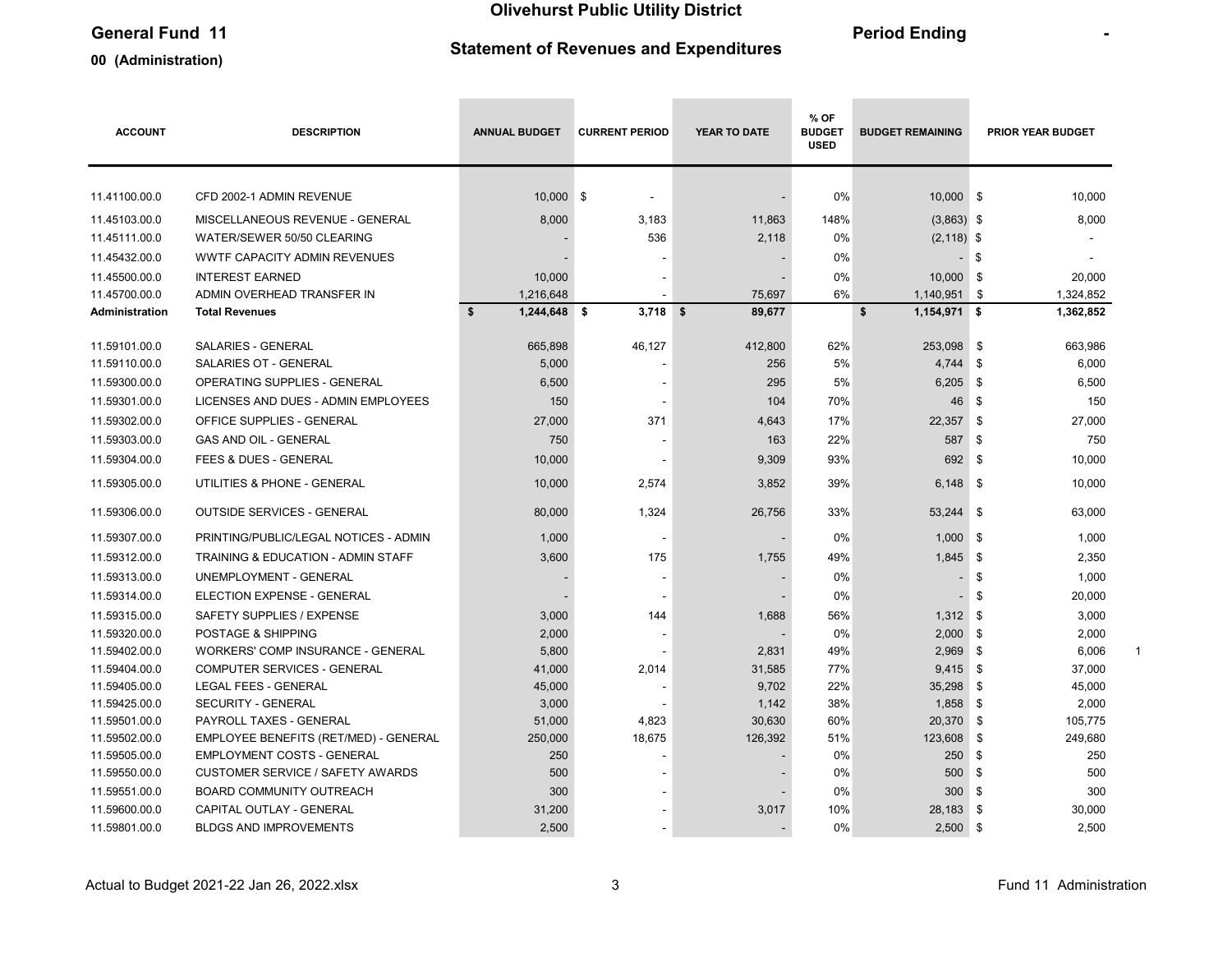#### General Fund 11 **Contract Contract Contract Contract Contract Contract Contract Contract Contract Contract Contract Contract Contract Contract Contract Contract Contract Contract Contract Contract Contract Contract Contrac**

#### 00 (Administration)

### Statement of Revenues and Expenditures

the control of the control of the control of

\_\_\_\_\_\_\_

| <b>ACCOUNT</b> | <b>DESCRIPTION</b>                          |    | <b>ANNUAL BUDGET</b> | <b>CURRENT PERIOD</b> |    | YEAR TO DATE | $%$ OF<br><b>BUDGET</b><br><b>USED</b> | <b>BUDGET REMAINING</b> | PRIOR YEAR BUDGET |
|----------------|---------------------------------------------|----|----------------------|-----------------------|----|--------------|----------------------------------------|-------------------------|-------------------|
| 11.59802.00.0  | AUTO & OTHER EQUIP EXP - GENERAL            |    | 500                  |                       |    |              | 0%                                     | 500                     | \$<br>1,500       |
| 11.65704.00.0  | DEPRECIATION EXPENSE - GENERAL              |    | 3,500                |                       |    | 3,500        | 100%                                   | $\blacksquare$          | \$<br>3,500       |
| Administration | <b>Total Expenditures</b>                   | \$ | 1,249,448 \$         | 76,227                | \$ | 670,420      |                                        | 579,028 \$<br>\$        | 1,300,747         |
|                | <b>Excess of Revenues over Expenditures</b> | \$ | $(4,800)$ \$         | $(72,508)$ \$         |    | (580, 742)   |                                        |                         | \$<br>62,105      |
|                | Cash Reserves                               |    |                      |                       |    |              |                                        |                         |                   |
|                | Advance to Fire Department                  |    | 18,403               |                       |    |              |                                        |                         |                   |
|                | Advance to Pool                             |    | 9,271                |                       |    |              |                                        |                         |                   |
|                | Reserve: Admin. Building                    |    | (22, 874)            |                       |    |              |                                        |                         |                   |
|                |                                             | S  |                      |                       | -S | (580, 742)   |                                        |                         |                   |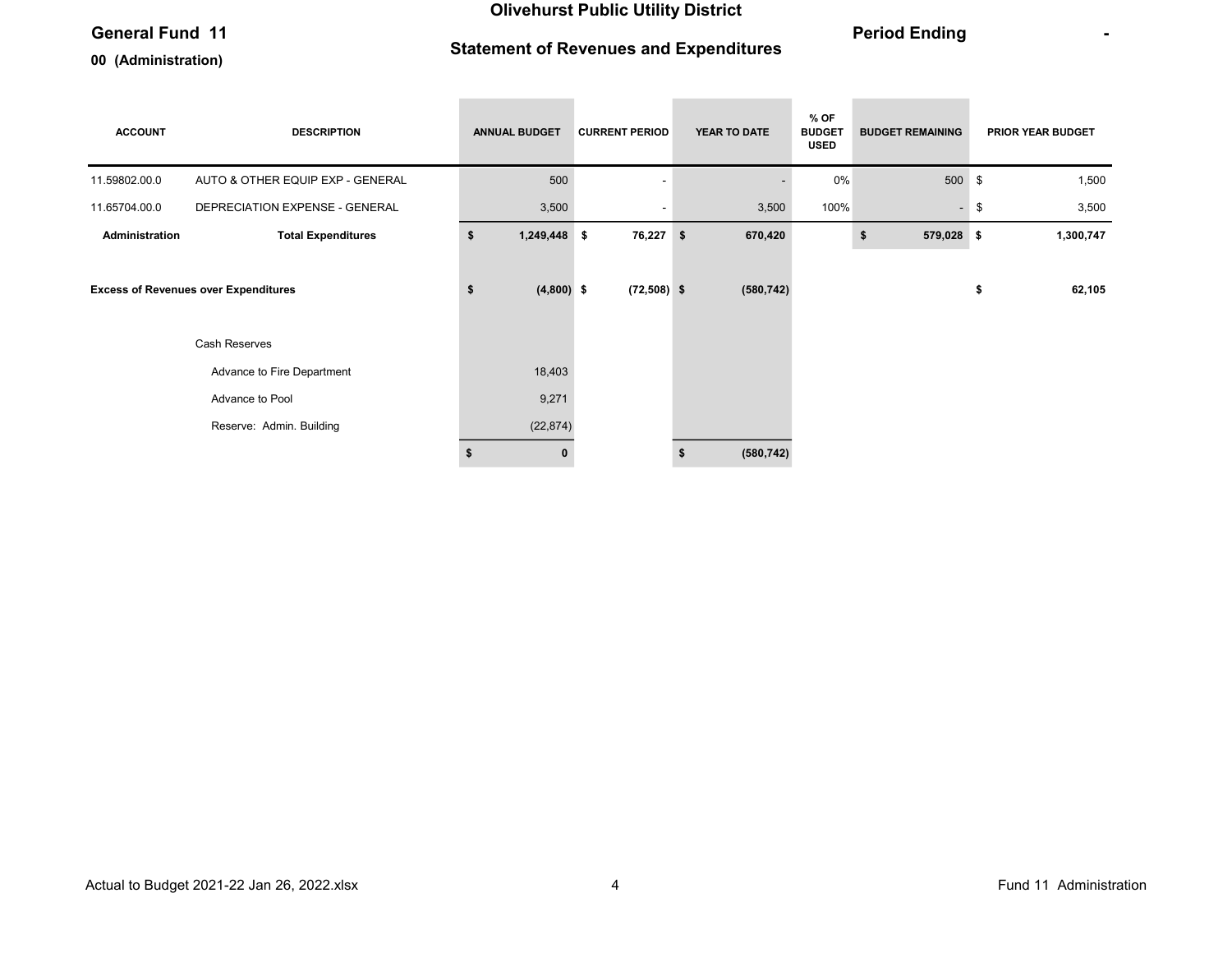### General Fund 11 and 11 and 11 and 11 and 11 and 12 and 12 and 12 and 12 and 12 and 12 and 12 and 12 and 12 and 12 and 12 and 12 and 12 and 12 and 12 and 12 and 12 and 12 and 12 and 12 and 12 and 12 and 12 and 12 and 12 and

Olivehurst Public Utility District

01 (POOL)

### Statement of Revenues and Expenditures

| <b>ACCOUNT</b>                              | <b>DESCRIPTION</b>                     | <b>ANNUAL BUDGET</b>     | <b>CURRENT PERIOD</b> | YEAR TO DATE    | <b>BUDGET</b><br><b>REMAINING</b> | <b>PRIOR YEAR BUDGET</b> | <b>COMMENTS</b> |
|---------------------------------------------|----------------------------------------|--------------------------|-----------------------|-----------------|-----------------------------------|--------------------------|-----------------|
| <b>Revenues</b>                             |                                        |                          |                       |                 |                                   |                          |                 |
| 11.45100.01.0                               | POOL ADMISSION                         |                          |                       |                 |                                   |                          |                 |
| 11.45103.01.0                               | MISCELLANEOUS REVENUE - POOL           |                          |                       |                 |                                   |                          |                 |
| 11.45400.01.0                               | FIRST FIVE GRANT - POOL                | $\overline{\phantom{a}}$ |                       |                 |                                   |                          |                 |
| 11.45401.01.0                               | HEALTH & HUMAN SERV GRANT - POOL       | $\overline{\phantom{a}}$ |                       |                 |                                   |                          |                 |
| 11.49300.01.0                               | <b>CURR SECURED TAXES - POOL</b>       | 6,500                    | 4,174                 | 4,174           | 2,326                             | 6,500                    |                 |
| 11.49301.01.0                               | <b>CURR UNSECURED TAXES - POOL</b>     |                          | 212                   | 212             | (212)                             |                          |                 |
| 01 (POOL)                                   | <b>Total Revenues</b>                  | \$<br>$6,500$ \$         | $4,386$ \$            | $4,386$ \$      | $2,114$ \$                        | 6,500                    |                 |
| <b>Expenditures</b>                         |                                        |                          |                       |                 |                                   |                          |                 |
| 11.59101.01.0                               | SALARIES - POOL                        | 6,000                    |                       |                 |                                   |                          |                 |
| 11.59300.01.0                               | OPERATING SUPPLIES & REPAIRS - POOL    | 3,500                    |                       |                 | 3,500                             |                          |                 |
| 11.59302.01.0                               | OFFICE SUPPLIES & EXP - POOL           |                          |                       |                 |                                   |                          |                 |
| 11.59305.01.0                               | UTILITIES & PHONE - POOL               | 6,500                    |                       | 1,074           | 5,426                             |                          |                 |
| 11.59306.01.0                               | <b>OUTSIDE SERVICES - POOL</b>         | 60,000                   |                       |                 | 60,000                            |                          |                 |
| 11.59307.01.0                               | PRINTING/PUBLIC/LEGAL NOTICES - POO    | $\overline{\phantom{a}}$ |                       |                 | $\overline{\phantom{a}}$          |                          |                 |
| 11.59308.01.0                               | <b>CHEMICALS</b>                       | 2,500                    |                       |                 | 2,500                             |                          |                 |
| 11.59312.01.0                               | TRAINING & EDUCATION - POOL            | 1,000                    |                       |                 | 1,000                             |                          |                 |
| 11.59315.01.0                               | SAFETY SUPPLIES / EXPENSE              | $\overline{\phantom{a}}$ |                       |                 |                                   |                          |                 |
| 11.59317.01.0                               | <b>WATER/SEWER - POOL</b>              | 1,500                    |                       |                 | 1,500                             |                          |                 |
| 11.59401.01.0                               | <b>GENERAL INSURANCE - POOL</b>        |                          |                       |                 |                                   |                          |                 |
| 11.59405.01.0                               | <b>LEGAL FEES - POOL</b>               | $\overline{\phantom{0}}$ |                       |                 |                                   |                          |                 |
| 11.59501.01.0                               | PAYROLL TAXES - POOL                   | 800                      |                       |                 | 800                               |                          |                 |
| 11.59502.01.0                               | EMPLOYEE BENEFITS (RET/MED) - POOL     | 100                      |                       |                 | 100                               |                          |                 |
| 11.59505.01.0                               | <b>EMPLOYMENT COSTS - POOL</b>         | $\overline{\phantom{0}}$ |                       |                 |                                   |                          |                 |
| 11.59801.01.0                               | BLDGS & IMPROVEMENTS - POOL            | 100                      |                       | 94,731          | (94, 631)                         |                          |                 |
| 11.59802.01.0                               | AUTO & OTHER EQUIP EXP - POOL          |                          |                       |                 |                                   |                          |                 |
| 01 (POOL)                                   | <b>Total Expenditures</b>              | \$<br>82,000 \$          | $\blacksquare$        | 95,805 \$<br>\$ | $\blacksquare$                    | \$                       |                 |
| <b>Excess of Revenues over Expenditures</b> |                                        | $(75,500)$ \$<br>\$      | $4,386$ \$            | $(91, 420)$ \$  | 2,114                             | -\$<br>6,500             |                 |
|                                             | Pool Liner Loan from Admin             | (9,271)                  |                       |                 |                                   |                          |                 |
|                                             | <b>Transfer from Other Departments</b> |                          |                       |                 |                                   |                          |                 |
|                                             |                                        | (84, 771)                |                       | (91, 420)       |                                   |                          |                 |

۰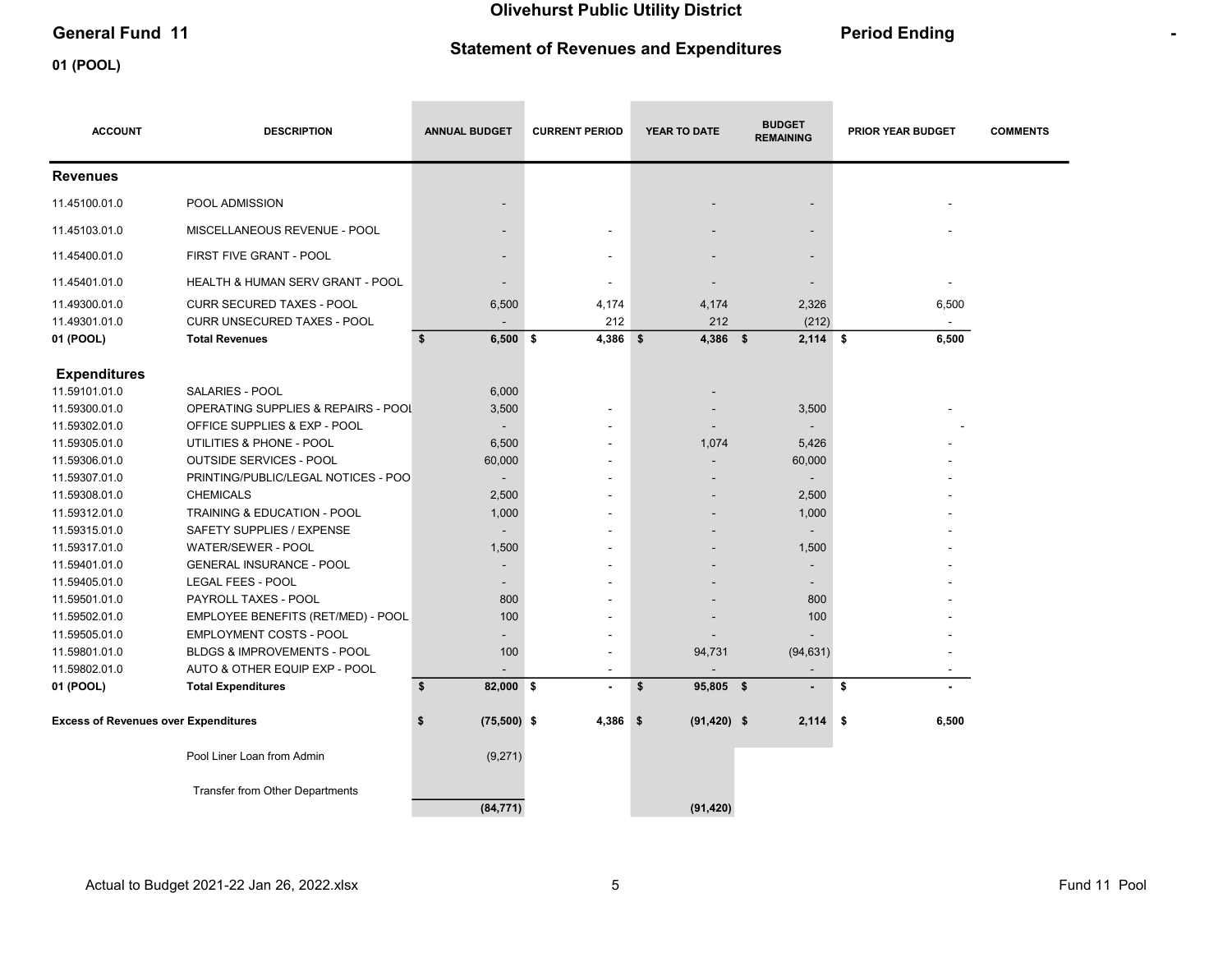# Statement of Revenues and Expenditures Period Ending Period 11

#### 02 (PARKS)

| <b>ACCOUNT</b>      | <b>DESCRIPTION</b>                              | <b>ANNUAL BUDGET</b> | <b>CURRENT PERIOD</b> | <b>YEAR TO DATE</b>      | % OF BUDGET<br><b>USED</b> | <b>BUDGET</b><br><b>REMAINING</b> | <b>PRIOR YEAR BUDGET</b> |
|---------------------|-------------------------------------------------|----------------------|-----------------------|--------------------------|----------------------------|-----------------------------------|--------------------------|
| <b>Revenues</b>     |                                                 |                      |                       |                          |                            |                                   |                          |
| 11.45103.02.0       | <b>MISCELLANEOUS REVENUE - PARKS</b>            |                      |                       |                          | 0%                         |                                   |                          |
| 11.45151.02.0       | PARK RESERVATION ADMIN FEE - HOH                | 50                   |                       |                          | 0%                         | 50                                | 959                      |
| 11.45160.02.0       | PLAN CHECK FEE REVENUE - PARKS                  |                      |                       |                          | 0%                         |                                   |                          |
| 11.45420.02.0       | <b>WATER TOWER RENTALS</b>                      | 43,500               | 3,632                 | 23,743                   | 55%                        | 19,757                            | 35,000                   |
| 11.45431.02.0       | TRANSFER OUT - SAFETY FUNDS                     | (220)                |                       | $\overline{\phantom{a}}$ | 0%                         | (220)                             | (220)                    |
| 11.45810.02.0       | CSA 69 TAX REVENUE - PARKS                      | 2,100                |                       |                          | 0%                         | 2,100                             | 2,100                    |
| 11.49300.02.0       | <b>CURR SECURED TAXES - PARKS</b>               | 85,000               | 45,496                | 45,496                   | 54%                        | 39,504                            | 80,000                   |
| 11.49301.02.0       | <b>CURR UNSECURED TAXES - PARKS</b>             |                      | 2,305.700             | 2,306                    | 0%                         |                                   |                          |
| 02 (PARKS)          | <b>Total Revenues</b>                           | \$<br>130,430 \$     | $49,127$ \$           | 71,544                   |                            | \$<br>$61,192$ \$                 | 117,839                  |
| <b>Expenditures</b> |                                                 |                      |                       |                          |                            |                                   |                          |
| 11.59101.02.0       | <b>SALARIES - PARK</b>                          | 17,000               | 686                   | 5,548                    | 33%                        | 11,452                            | 14,979                   |
| 11.59103.02.0       | OVERHEAD - ADMIN EXPENSES - PARKS               | 18,742               | 0                     | 1,135                    | 6%                         | 17,607                            | 19,911                   |
| 11.59110.02.0       | <b>SALARIES OT - PARK</b>                       | 500                  |                       |                          | 0%                         | 500                               | 500                      |
| 11.59300.02.0       | <b>OPERATING SUPPLIES &amp; REPAIRS - PARKS</b> | 8,000                | 60                    | 1,198                    | 15%                        | 6,802                             | 8,000                    |
| 11.59301.02.0       | LICENSES / DUES - PARK EMPLOYEES                | 250                  |                       | $\overline{7}$           | 3%                         | 243                               | 250                      |
| 11.59302.02.0       | OFFICE SUPPLIES AND EXPENSE - OH PARI           | 100                  |                       | $\mathbf 0$              | 0%                         | 100                               | 100                      |
| 11.59303.02.0       | <b>GAS &amp; OIL - PARKS</b>                    | 1,000                | 6                     | 241                      | 24%                        | 759                               | 1,000                    |
| 11.59304.02.0       | <b>FEES &amp; DUES - PARKS</b>                  |                      |                       |                          | 0%                         |                                   |                          |
| 11.59305.02.0       | UTILITIES & PHONE - PARK                        | 1,000                | 0                     | 447                      | 45%                        | 553                               | 1,000                    |
| 11.59306.02.0       | <b>OUTSIDE SERVICES - PARKS</b>                 | 11,000               |                       | 5,760                    | 52%                        | 5,240                             | 14,000                   |
| 11.59307.02.0       | PRINTING/PUBLIC/LEGAL NOTICES - PARKS           | 100                  |                       |                          | 0%                         | 100                               | 150                      |
| 11.59308.02.0       | <b>HERBICIDES/PESTICIDES</b>                    | 400                  |                       |                          | 0%                         | 400                               | 400                      |
| 11.59309.02.0       | <b>SMALL TOOLS - PARKS</b>                      | 250                  |                       | -1                       | 0%                         | 249                               | 250                      |
| 11.59310.02.0       | <b>UNIFORMS - PARKS</b>                         | 100                  | 3                     | 43                       | 43%                        | 57                                | 100                      |
| 11.59312.02.0       | TRAINING & EDUCATION - PARKS                    | 25                   |                       | -1                       | 4%                         | 24                                | 25                       |
| 11.59315.02.0       | SAFETY SUPPLIES / EXPENSE - PARKS               | 250                  | $\mathbf{1}$          | 24                       | 9%                         | 226                               | 250                      |
| 11.59317.02.0       | <b>IRRIGATION EXPENSE - PARKS</b>               | 40,500               |                       | 30,645                   | 76%                        | 9,855                             | 40,500                   |
| 11.59320.02.0       | <b>POSTAGE &amp; SHIPPING - PARKS</b>           | $\blacksquare$       |                       |                          | 0%                         | $\overline{\phantom{a}}$          |                          |
| 11.59325.02.0       | <b>DIRECT ASSESSMENTS - PARKS</b>               | 200                  |                       |                          | 0%                         | 200                               | 200                      |
| 11.59401.02.0       | <b>GENERAL INSURANCE - PARKS</b>                | 3,300                |                       | 3,150                    | 95%                        | 150                               | 3,401                    |
| 11.59402.02.0       | <b>WORKERS' COMP INSURANCE - PARKS</b>          | 1,400                |                       | 355                      | 25%                        | 1,045                             | 1,416                    |
| 11.59404.02.0       | COMPUTER SERVICES - PARKS (OLIVEHUR             | 500                  |                       | 113                      | 23%                        | 387                               | 750                      |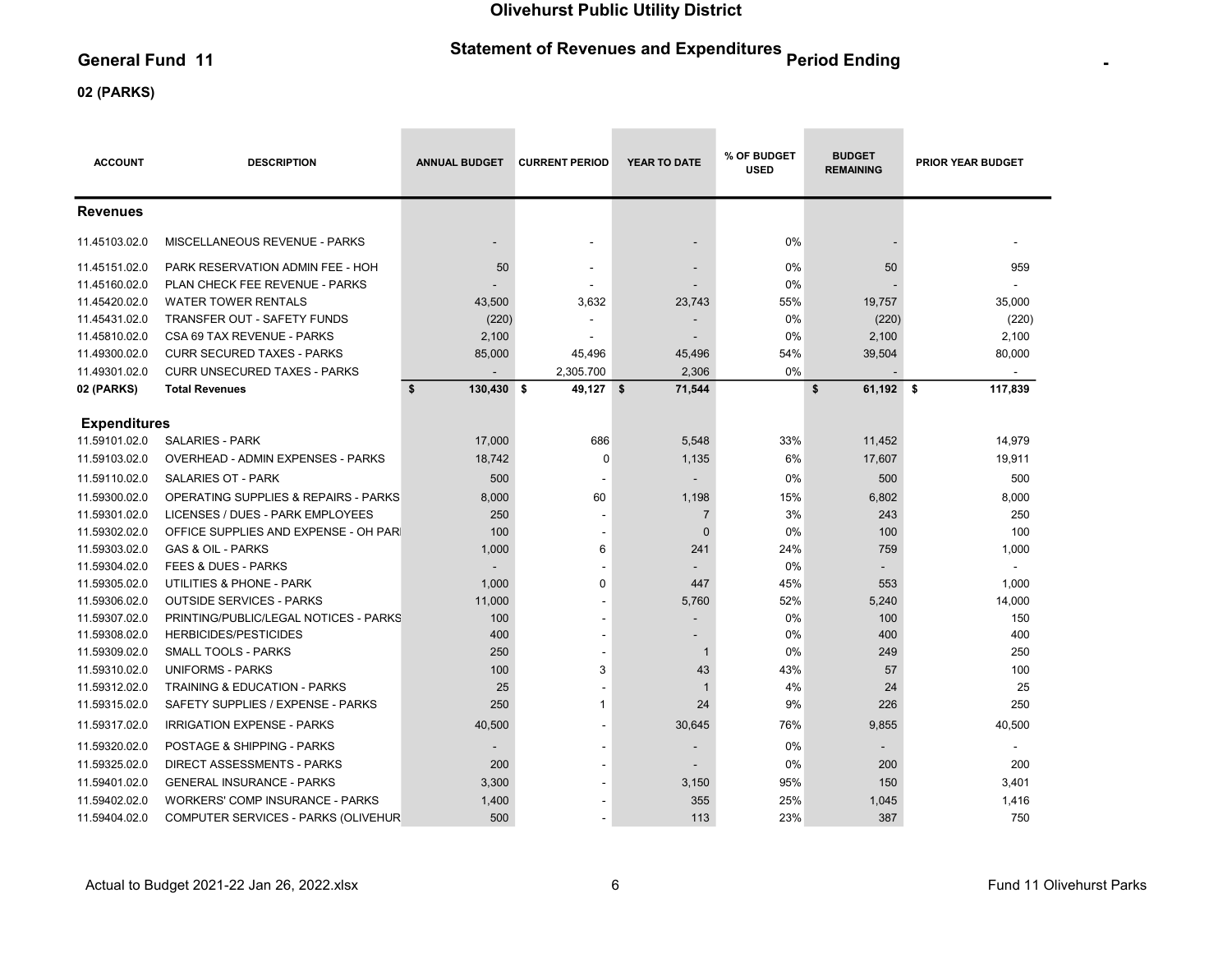# Statement of Revenues and Expenditures Period Ending Period 11

\_\_\_\_\_\_

\_\_\_\_\_\_

#### 02 (PARKS)

| <b>ACCOUNT</b> | <b>DESCRIPTION</b>                          | <b>ANNUAL BUDGET</b>     | <b>CURRENT PERIOD</b>        | <b>YEAR TO DATE</b>      | % OF BUDGET<br><b>USED</b> | <b>BUDGET</b><br><b>REMAINING</b> | <b>PRIOR YEAR BUDGET</b> |
|----------------|---------------------------------------------|--------------------------|------------------------------|--------------------------|----------------------------|-----------------------------------|--------------------------|
| 11.59405.02.0  | <b>LEGAL FEES - PARKS</b>                   | 500                      |                              | $\overline{\phantom{a}}$ | 0%                         | 500                               | 500                      |
| 11.59501.02.0  | <b>PAYROLL TAXES - PARKS</b>                | 1,300                    | 74                           | 440                      | 34%                        | 860                               | 1,968                    |
| 11.59502.02.0  | EMPLOYEE BENEFITS (RET/MED) - PARKS         | 6,400                    | 193                          | 1,316                    | 21%                        | 5,084                             | 5,057                    |
| 11.59505.02.0  | <b>EMPLOYMENT COSTS - OH PARKS</b>          | 100                      | $\overline{\phantom{a}}$     | $\overline{\phantom{a}}$ | 0%                         | 100                               | 100                      |
| 11.59551.02.0  | <b>BOARD COMMUNITY OUTREACH</b>             | 75                       | -                            | $\overline{\phantom{a}}$ | 0%                         | 75                                | 75                       |
| 11.59600.02.0  | CAPITAL OUTLAY - PARKS                      | 500                      | $\qquad \qquad \blacksquare$ | -                        | 0%                         | 500                               | 320                      |
| 11.59700.02.0  | <b>RENTS &amp; LEASES - PARKS</b>           | $\overline{\phantom{0}}$ |                              | $\overline{\phantom{a}}$ | 0%                         |                                   |                          |
| 11.59801.02.0  | <b>BLDGS &amp; IMPROVEMENTS - PARKS</b>     | 1,500                    |                              |                          | 0%                         | 1,500                             | 1,500                    |
| 11.59802.02.0  | AUTO & OTHER EQUIP EXP - PARKS              | 1,000                    |                              | $\mathbf{0}$             | 0%                         | 1,000                             | 2,320                    |
| 11.59807.02.0  | <b>VEHICLE MAINTENANCE - PARKS</b>          |                          | $\qquad \qquad \blacksquare$ |                          | 0%                         |                                   |                          |
| 11.65704.02.0  | <b>DEPRECIATION EXPENSE - PARKS</b>         | 5,000                    |                              | 5,000                    | 100%                       |                                   | 5,000                    |
| 11.65800.02.0  | REPAIR AND EQUIP REPLACEMENT - OH PA        |                          |                              |                          | 0%                         |                                   |                          |
| 02 (PARKS)     | <b>Total Expenditures</b>                   | 120,992 \$<br>\$         | 1,024                        | 55,424<br>\$             |                            | 65,568<br>\$                      | 124,022<br>\$            |
|                | <b>Excess of Revenues over Expenditures</b> | \$<br>$9,438$ \$         | 48,103 \$                    | 16,120                   |                            | \$<br>$(4,377)$ \$                | (6, 183)                 |
|                | Cash Reserves<br>Transfers-Out              |                          |                              |                          |                            |                                   |                          |
|                | Reserve:                                    | (9, 438)                 |                              | 16,120<br>\$             |                            |                                   |                          |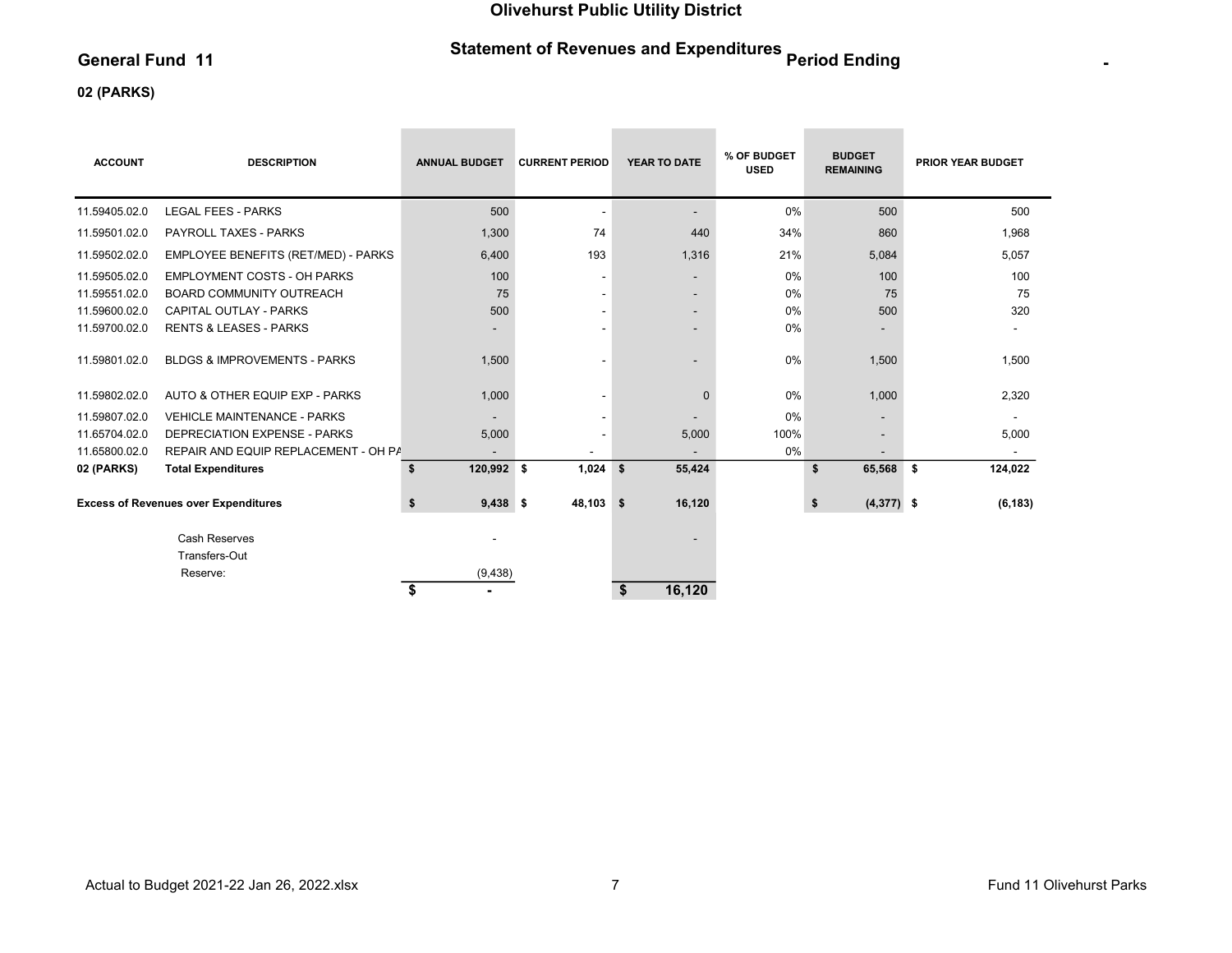Statement of Revenues and Expenditures

### General Fund 11 **Continues And Continues Continues and Funeral Period Ending Period Ending Continues Act of Period Ending Act of Period Ending Continues Act of Period Ending Act of Period Ending Act of Period Ending Act of**

#### 03 (CSA 66 PARKS)

| <b>ACCOUNT</b>      | <b>DESCRIPTION</b>                           | <b>ANNUAL</b><br><b>BUDGET</b> | <b>CURRENT</b><br><b>PERIOD</b> | YEAR TO DATE   | % OF<br><b>BUDGET</b> | <b>BUDGET REMAINING</b> | <b>PRIOR YEAR</b><br><b>BUDGET</b> |
|---------------------|----------------------------------------------|--------------------------------|---------------------------------|----------------|-----------------------|-------------------------|------------------------------------|
| Revenues            |                                              |                                |                                 |                |                       |                         |                                    |
| 11.45103.03.0       | MISC. REVENUE - CSA 66 PARKS                 |                                | $\overline{\phantom{a}}$        |                | 0%                    | $\mathbf 0$             |                                    |
| 11.45151.03.0       | PARK RESERVATION ADMIN FEE - CSA 66          | 1,000                          |                                 | 925            | 93%                   | 75                      | 10                                 |
| 11.45431.03.0       | <b>TRANSFER OUT - SAFETY FUNDS</b>           | (3, 220)                       |                                 |                | 0%                    | $3,220 -$               | (3,220)                            |
| 11.45800.03.0       | CSA 66 TAX REVENUE - PARKS                   | 690,000                        |                                 |                | 0%                    | 690,000                 | 640,000                            |
| 11.45850.03.0       | CFD 2005-2 PARK MAINTENANCE                  | 100,970                        |                                 |                | 0%                    | 100,970                 | 52,000                             |
| 11.49500.03.0       | GAIN/LOSS ON ACQUISITION OF EQUIPMENT-PARK   |                                | $\blacksquare$                  | ÷,             | 0%                    | $\Omega$                |                                    |
|                     | 03 (CSA 66 PARI Total Revenues               | \$<br>788,750 \$               | $\sim$                          | 925<br>\$      |                       | \$<br>787,825 \$        | 688,790                            |
| <b>Expenditures</b> |                                              |                                |                                 |                |                       |                         |                                    |
| 11.59101.03.0       | SALARIES - CSA 66 PARKS                      | 110,000                        | 8,945                           | 68,854         | 63%                   | 41,146                  | 103,528                            |
| 11.59103.03.0       | OVERHEAD - ADMIN EXPENSES- CSA 66 PARKS      | 43,731                         |                                 | 2,649          | 6%                    | 41,082                  | 46,458                             |
| 11.59110.03.0       | SALARIES OT - CSA 66 PARKS                   | 1,000                          | $\blacksquare$                  | 305            | 30%                   | 695                     | 1,000                              |
| 11.59300.03.0       | OPERATING SUPPLIES & REPAIRS - CSA 66 PARKS  | 29,000                         | 946                             | 17,166         | 59%                   | 11,834                  | 28,750                             |
| 11.59301.03.0       | LICENSES / DUES - CSA 66 PARK EMPLOYEES      | 350                            |                                 | 113            | 32%                   | 237                     | 350                                |
| 11.59302.03.0       | OFFICE SUPPLIES & EXPENSES - CSA 66 PARKS    | 1,000                          |                                 | $\overline{2}$ | 0%                    | 998                     | 1,600                              |
| 11.59303.03.0       | GAS & OIL - CSA 66 PARKS                     | 9,000                          | 86                              | 3,823          | 42%                   | 5,177                   | 9,000                              |
| 11.59304.03.0       | FEES & DUES - CSA 66 PARKS                   | 500                            |                                 |                | 0%                    | 500                     | 500                                |
| 11.59305.03.0       | UTILITIES & PHONE                            | 20,000                         | $\overline{\mathbf{c}}$         | 12,199         | 61%                   | 7,801                   | 20,000                             |
| 11.59306.03.0       | <b>OUTSIDE SERVICES - CSA 66 PARKS</b>       | 155,000                        |                                 | 110,914        | 72%                   | 44,086                  | 150,000                            |
| 11.59307.03.0       | PRINTING/PUBLIC/LEGAL NOTICES - CSA 66 PARKS | 100                            |                                 |                | 0%                    | 100                     | 100                                |
| 11.59308.03.0       | <b>HERBICIDES/PESTICIDES - CSA 66 PARKS</b>  | 3,000                          |                                 |                | 0%                    | 3,000                   | 3,500                              |
| 11.59309.03.0       | SMALL TOOLS - CSA 66 PARKS                   | 2,500                          | $\overline{a}$                  | 58             | 2%                    | 2,442                   | 2,500                              |
| 11.59310.03.0       | UNIFORMS - CSA 66 PARKS                      | 900                            | 45                              | 689            | 77%                   | 211                     | 1,050                              |
| 11.59312.03.0       | TRAINING & EDUCATION - CSA 66 PARKS          | 150                            |                                 | 17             | 11%                   | 133                     | 150                                |
| 11.59315.03.0       | SAFETY SUPPLIES / EXPENSE - PLUMAS LAKE PAR  | 2,500                          | 23                              | 376            | 15%                   | 2,124                   | 2,500                              |
| 11.59317.03.0       | IRRIGATION EXPENSE - CSA 66 PARKS            | 100,000                        | $\blacksquare$                  | 61,038         | 61%                   | 38,962                  | 80,000                             |
| 11.59320.03.0       | POSTAGE & SHIPPING - PL PARKS                | 50                             |                                 |                | $0\%$                 | 50                      | 50                                 |
| 11.59325.03.0       | DIRECT ASSESSMENTS - CSA 66 PARKS            | 3,500                          | $\overline{\phantom{a}}$        |                | 0%                    | 3,500                   | 350                                |
| 11.59401.03.0       | <b>GENERAL INSURANCE - CSA 66 PARKS</b>      | 12,600                         | $\overline{a}$                  | 12,205         | 97%                   | 395                     | 21,607                             |
| 11.59402.03.0       | WORKERS' COMP INSURANCE - CSA 66 PARKS       | 7,700                          |                                 | 4,120          | 54%                   | 3,580                   | 15,630                             |
| 11.59404.03.0       | COMPUTER SERVICES - PARKS (PLUMAS LAKE)      | 9,000                          | 169                             | 2,937          | 33%                   | 6,063                   | 4,500                              |
| 11.59405.03.0       | LEGAL FEES - CSA 66 PARKS                    | 1,000                          |                                 |                | 0%                    | 1,000                   | 1,000                              |
| 11.59502.03.0       | PAYROLL TAXES - CSA 66 PARKS                 | 35,400                         | 2,144                           | 14,920         | 42%                   | 20,480                  | 63,059                             |
| 11.59502.03.0       | EMPLOYEE BENEFITS (RET/MED) - CSA 66 PARKS   | 35,400                         | 2,144                           | 14,920         | 42%                   | 20,480                  | 63,059                             |
| 11.59505.03.0       | <b>EMPLOYMENT COSTS - CSA 66 PARKS</b>       | 100                            |                                 |                | 0%                    | 100                     | 100                                |

Actual to Budget 2021-22 Jan 26, 2022.xlsx 3 and 3 and 3 and 3 and 3 and 3 and 3 and 4 and 4 and 5 and 5 and 5 and 4 and 5 and 5 and 5 and 5 and 5 and 5 and 5 and 5 and 5 and 5 and 5 and 5 and 5 and 5 and 5 and 5 and 5 and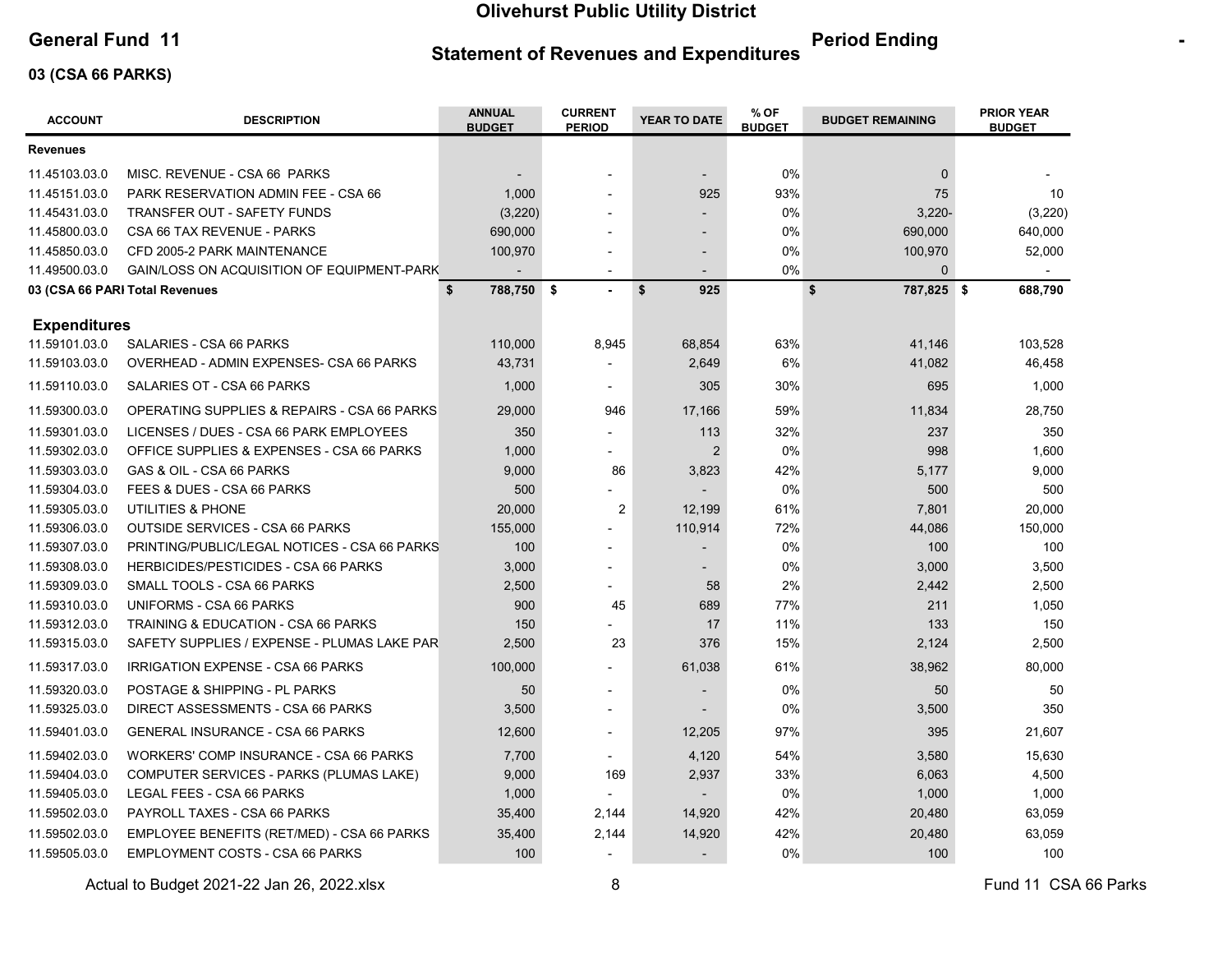### General Fund 11 **Continues And Continues Continues and Funeral Period Ending Period Ending Continues Act of Period Ending Act of Period Ending Continues Act of Period Ending Act of Period Ending Act of Period Ending Act of**

Statement of Revenues and Expenditures

## 03 (CSA 66 PARKS)

| <b>ACCOUNT</b> | <b>DESCRIPTION</b>                                     | <b>ANNUAL</b><br><b>BUDGET</b> |    | <b>CURRENT</b><br><b>PERIOD</b> | YEAR TO DATE  | $%$ OF<br><b>BUDGET</b> | <b>BUDGET REMAINING</b> | <b>PRIOR YEAR</b><br><b>BUDGET</b> |
|----------------|--------------------------------------------------------|--------------------------------|----|---------------------------------|---------------|-------------------------|-------------------------|------------------------------------|
| 11.59551.03.0  | BOARD COMMUNITY OUTREACH                               | 150                            |    |                                 |               | $0\%$                   | 150                     | 150                                |
| 11.59600.03.0  | CAPITAL OUTLAY - CSA 66 PARKS                          | 2,000                          |    | -                               |               | $0\%$                   | 2,000                   | 11,680                             |
| 11.59750.03.0  | PUBLIC WORKS OFFICE EXPENSE - CSA 66 PARKS             | 500                            |    | $\overline{\phantom{0}}$        |               | $0\%$                   | 500                     | 500                                |
| 11.59801.03.0  | BLDGS & IMPROVEMENTS - CSA 66 PARKS                    | 1,500                          |    | ٠                               |               | 0%                      | 1,500                   | 1,500                              |
| 11.59802.03.0  | AUTO & OTHER EQUIP. EXPENSES - CSA 66 PARKS            | 2,000                          |    | $\overline{\phantom{0}}$        |               | 0%                      | 1,996                   | 26,680                             |
| 11.59807.03.0  | VEHICLE MAINTENANCE - CSA 66 PARKS                     | 2,000                          |    | ۰                               |               | 0%                      | 2,000                   |                                    |
| 11.65704.03.0  | DEPRECIATION EXPENSE - CSA 66 PARKS                    | 80,000                         |    | -                               | 80,000        | 100%                    | $\Omega$                | 80,000                             |
| 11.65800.03.0  | REPAIR AND EQUIP REPLACEMENT - CSA 66 PARK!            | 2,000                          |    |                                 |               | 0%                      | 2,000                   | 2,000                              |
|                | 03 (CSA 66 PARI Total Expenditures                     | \$<br>673,631                  | S. | 14,505                          | \$<br>407,312 |                         | \$<br>266,319           | 742,851<br>- \$                    |
|                | <b>Excess of Revenues over Expenditures for Report</b> | $115,119$ \$<br>\$             |    | $(14,505)$ \$                   | (406, 387)    |                         | 521,506<br>\$           |                                    |
|                | Reserves: Maintenance of Future Park Sites             | (100,000)                      |    |                                 |               |                         |                         |                                    |
|                | Transfer-Out: Capital Asset Repair                     | (44, 520)                      |    |                                 |               |                         |                         |                                    |
|                |                                                        | (29, 400)                      |    |                                 | (406, 387)    |                         |                         |                                    |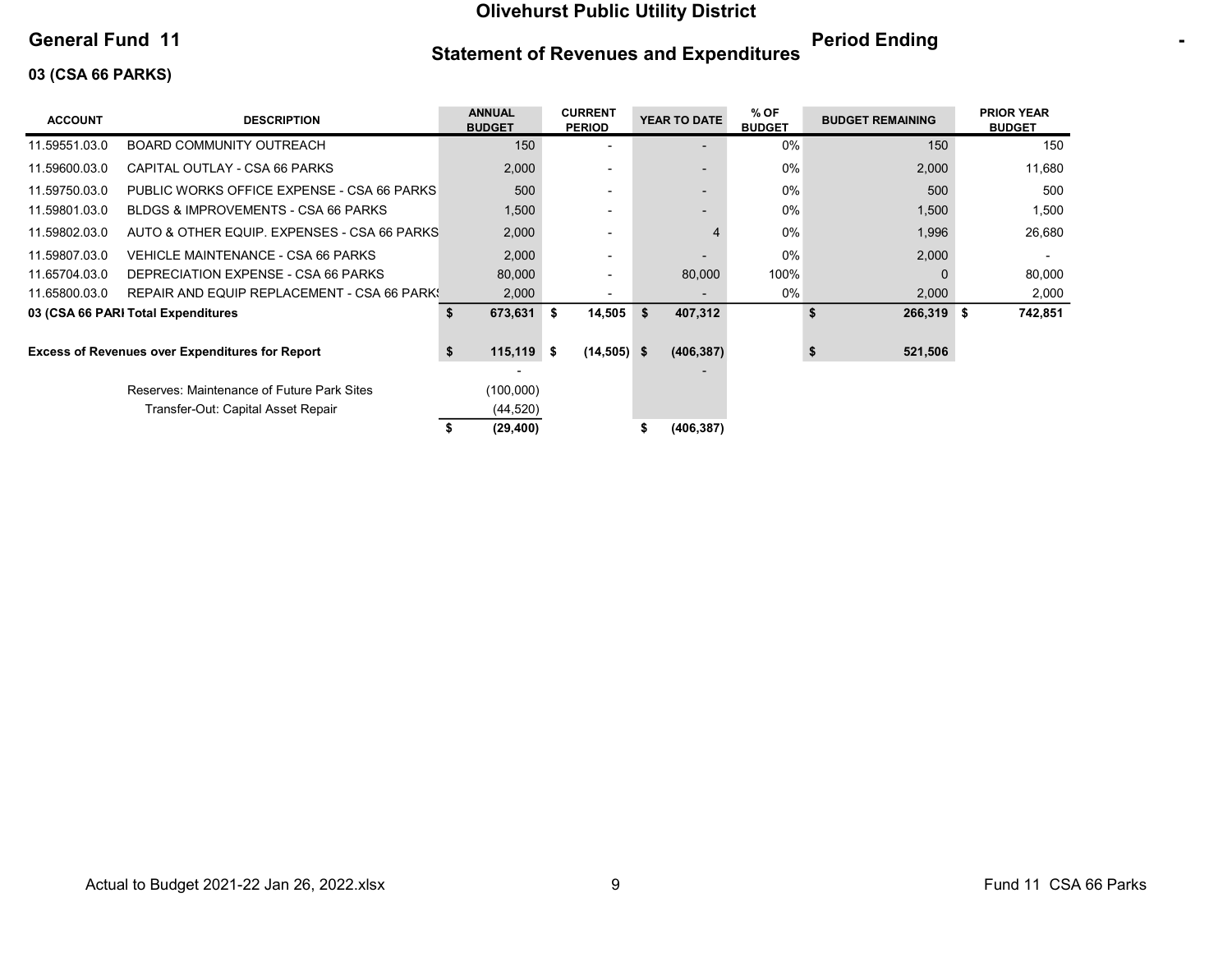### General Fund 11 **Contract Contract Contract Contract Contract Contract Contract Contract Contract Contract Contract Contract Contract Contract Contract Contract Contract Contract Contract Contract Contract Contract Contrac**

### Statement of Revenues and Expenditures

the control of the control of

#### 04 (YOUTH CTR)

**Contract Contract Contract** 

| <b>ACCOUNT</b>                              | <b>DESCRIPTION</b>                             | <b>ANNUAL BUDGET</b>          | <b>CURRENT PERIOD</b>          | YEAR TO DATE             | % OF<br><b>BUDGET</b><br><b>USED</b> | <b>BUDGET</b><br><b>REMAINING</b> | <b>PRIOR YEAR</b><br><b>BUDGET</b> | <b>COMMENTS</b> |
|---------------------------------------------|------------------------------------------------|-------------------------------|--------------------------------|--------------------------|--------------------------------------|-----------------------------------|------------------------------------|-----------------|
| <b>Revenues</b>                             |                                                |                               |                                |                          |                                      |                                   |                                    |                 |
| 11.45200.04.0                               | YCB RENTAL INCOME                              | $\overline{\phantom{a}}$      | \$                             | $\overline{\phantom{a}}$ | 0%                                   | $\mathbf 0$                       | 1,750                              |                 |
| 11.45250.04.0                               | PUBLIC WORKS OFFICE RENT REIMBURS              | 3,250                         | \$                             | $\overline{a}$           | 0%                                   | 3,250                             | 3,250                              |                 |
| 04 (YOUTH CTR)                              | <b>Total Revenues</b>                          | $3,250$ \$                    |                                | $\blacksquare$           |                                      | 3,250                             | 5,000                              |                 |
| <b>Expenditures</b>                         |                                                |                               |                                |                          |                                      |                                   |                                    |                 |
| 11.59305.04.0                               | UTILITIES & PHONE - YCB                        | 4,000                         | \$                             | 907                      | 23%                                  | 3,093                             | 4,000                              |                 |
| 11.59306.04.0                               | <b>OUTSIDE SERVICES - YCB</b>                  | 1,000                         | \$                             | 395                      | 40%                                  | 605                               | 900                                |                 |
| 11.59801.04.0                               | <b>BLDGS &amp; IMPROVEMENTS - YCB</b>          |                               | \$                             | $\blacksquare$           | 0%                                   | $\mathbf 0$                       | 100                                |                 |
| 11.65704.04.0                               | DEPRECIATION EXPENSE - YCB                     |                               | \$<br>$\overline{\phantom{a}}$ | $\overline{\phantom{a}}$ | 0%                                   | $\Omega$                          | $\sim$                             |                 |
| 04 (YOUTH CTR)                              | <b>Total Expenditures</b>                      | $5,000$ \$                    |                                | 1,302                    |                                      | 3,698                             | 5,000                              |                 |
| <b>Excess of Revenues over Expenditures</b> |                                                | $(1,750)$ \$<br>\$            |                                | (1, 302)                 |                                      | 448-                              |                                    |                 |
|                                             | <b>Transfer from Olivehurst Parks</b>          | 1,750<br>\$<br>$\blacksquare$ |                                |                          |                                      |                                   |                                    |                 |
| 05 (LIGHTING)                               |                                                |                               |                                |                          |                                      |                                   |                                    |                 |
| <b>Revenues</b>                             |                                                |                               |                                |                          |                                      |                                   |                                    |                 |
| 11.45440.05.0                               | STREET LIGHTING DISTRICT ASSESSMEN             |                               | \$                             |                          | 0%                                   | $\mathbf{0}$                      |                                    |                 |
| 11.49300.05.0                               | <b>CURR SECURED TAXES - ST LIGHTING</b>        | 76,000.00                     | \$<br>42,355                   | 42,355                   | 56%                                  | 33,645                            | 75,000                             |                 |
| 11.49301.05.0                               | CURR UNSECURED TAXES - ST LIGHTING             |                               | \$<br>2,147                    | 2,147                    | 0%                                   | $2,147-$                          |                                    |                 |
| 11.49302.05.0                               | PRIOR YEAR TAXES - ST LIGHTING                 |                               | \$                             |                          | 0%                                   | $\mathbf{0}$                      |                                    |                 |
| 11.49400.05.0                               | SUPPLEMENTAL TAXES - STREET LIGHTII            |                               | \$                             |                          | 0%                                   | $\Omega$                          |                                    |                 |
| 05 (LIGHTING)                               | <b>Total Revenues</b>                          | 76,000 \$                     | 44,501                         | 44,501                   |                                      | 31,499                            | 75,000                             |                 |
| 11.59300.05.0                               | <b>OPERATING SUPPLIES &amp; REPAIRS - STRE</b> | 900                           | \$<br>$\blacksquare$           |                          | 0%                                   | 900                               |                                    |                 |
| 11.59305.05.0                               | UTILITIES & PHONE - ST LIGHT                   | 55,000                        | \$                             | 23,142                   | 42%                                  | 31,858                            | 55,000                             |                 |
| 05 (LIGHTING)                               | <b>Total Expenditures</b>                      | 55,900 \$                     | $\sim$                         | \$<br>23,142             |                                      |                                   | 55,000                             |                 |
| <b>Excess of Revenues over Expenditures</b> |                                                | $20,100$ \$                   | 44,501 \$                      | 21,360                   |                                      |                                   | 20,000                             |                 |
|                                             |                                                |                               |                                |                          |                                      |                                   |                                    |                 |
|                                             | Cash Reserve                                   | (20, 100)                     |                                |                          |                                      |                                   |                                    |                 |
|                                             | Transfer to Pool 01                            |                               |                                |                          |                                      |                                   |                                    |                 |
|                                             |                                                | \$                            |                                | 21,360<br>\$             |                                      |                                   | \$                                 |                 |

and the control of the control of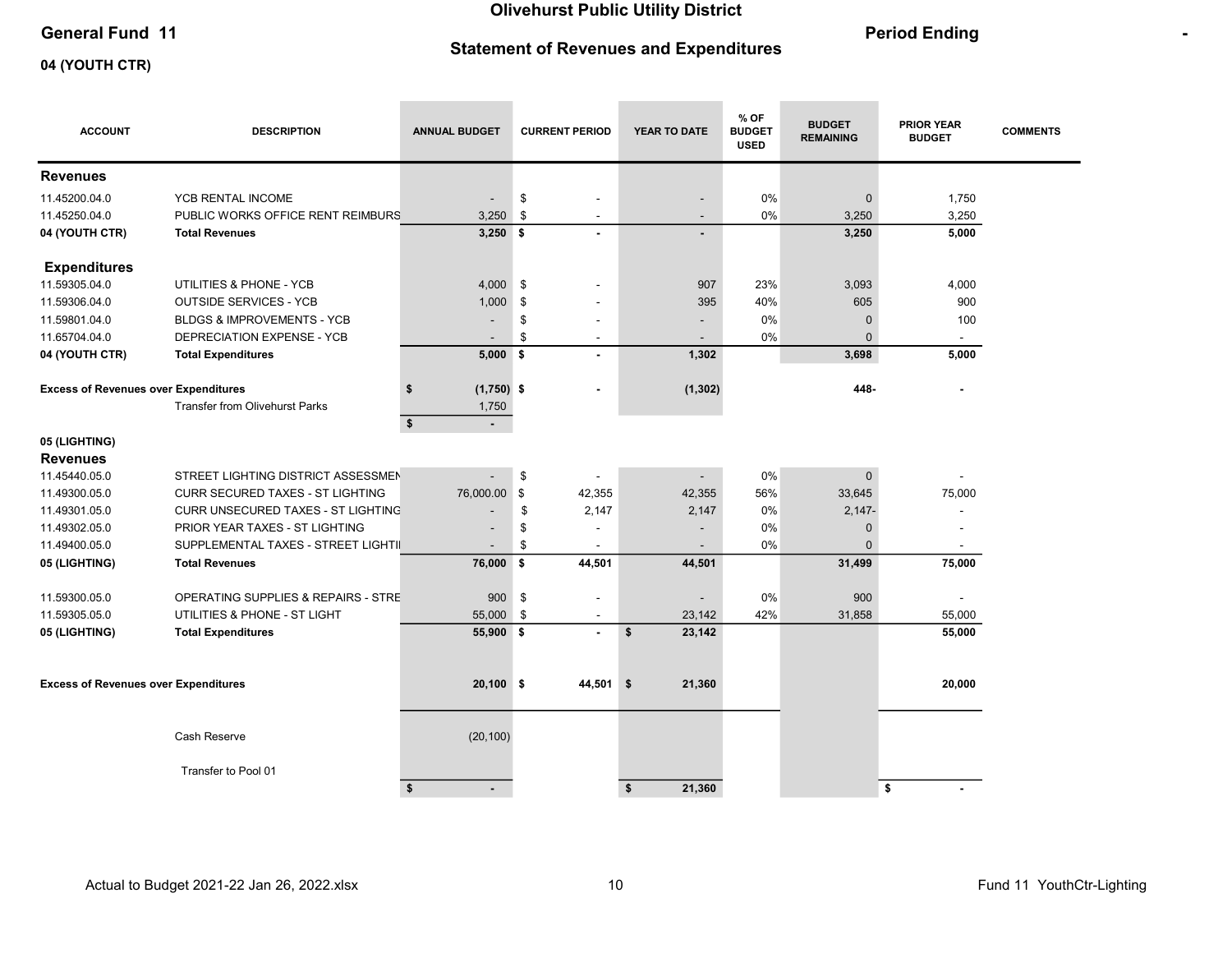### General Fund 11 **Period Ending Statement of Revenues and Expenditures Period Ending Period 11**

# 09 & 10 (Fire)

| <b>ACCOUNT</b>        | <b>DESCRIPTION</b>                        | <b>ANNUAL BUDGET</b>     | <b>CURRENT PERIOD</b> | YEAR TO DATE | % OF<br><b>BUDGET</b><br><b>USED</b> | <b>BUDGET</b><br><b>REMAINING</b> | PRIOR YEAR BUDGET |
|-----------------------|-------------------------------------------|--------------------------|-----------------------|--------------|--------------------------------------|-----------------------------------|-------------------|
| <b>Revenues</b>       |                                           |                          |                       |              |                                      |                                   |                   |
| 11.45103.09.0         | <b>FIRE MISC REVENUE</b>                  | 41,387                   |                       |              | 0%                                   | 41,387                            | 45,842.00         |
| 11.45400.09.0         | FIRE MITIGATION FEES REVENUE              | 85,000                   |                       | 64,578       | 76%                                  | 20,422                            | 84,860            |
| 11.45402.09.0         | MISC GRANT REVENUE                        |                          |                       |              | 0%                                   |                                   |                   |
| 11.45403.09.0         | <b>STRIKE TEAM REVENUE</b>                | 80,000                   | 218,408               | 286,690      | 358%                                 | (206, 690)                        | 432,581           |
| 11.45410.09.0         | BURN PERMITS & COST RECOVERY              | 1,500                    |                       | 773          | 52%                                  | 727                               | 1,500             |
| 11.45411.09.0         | WEED ABATEMENT - RESIDENT REIMBURSEME     |                          |                       |              | 0%                                   |                                   |                   |
| 11.45431.09.0         | TRANSFER IN - SAFETY FUNDS                | 15,000                   |                       |              | 0%                                   | 15,000                            | 15,000            |
| 11.45435.09.0         | CA HEARTLANDS ASSESSMENT REVENUE          | 4,500                    |                       |              | 0%                                   | 4,500                             | 4,500             |
| 11.45800.09.0         | CSA 66 TAX REVENUE - FIRE DEPT            | 26,000                   |                       | ÷            | 0%                                   | 26,000                            | 26,000            |
| 11.45810.09.0         | CSA 69 TAX REVENUE - FIRE DEPT            | 2,100                    |                       |              | 0%                                   | 2,100                             | 2,100             |
| 11.49300.09.0         | <b>CURR SECURED TAXES - FIRE DEPT</b>     | 399,000                  | 254,770               | 254,770      | 64%                                  | 144,230                           | 399,000           |
| 11.49301.09.0         | CURR UNSECURED TAXES - FIRE DEPT          | 15,500                   | 12,912                | 12,912       | 83%                                  | 2,588                             | 15,500            |
| 11.49310.09.0         | FIRE DEPT - PROP 172 TAXES                | 90,000                   | 12,928                | 82,936       | 92%                                  | 7,064                             | 80,000            |
| <b>Total Revenues</b> | 09 (FIRE DEPARTMENT)                      | \$<br>759,987 \$         | 486,090 \$            | 702,660      |                                      | \$<br>15,940 \$                   | 1,106,883         |
|                       |                                           |                          |                       |              |                                      |                                   |                   |
| <b>Expenditures</b>   |                                           |                          |                       |              |                                      |                                   |                   |
| 11.59101.09.0         | SALARIES - FIRE DEPT                      | 203,000                  | 22,422                | 159,677      | 79%                                  | 43,323                            | 180.854           |
| 11.59103.09.0         | OVERHEAD - ADMIN EXPENSES - FIRE          | 48,666                   |                       | 3,028        | 6%                                   | 45,638                            | 46,458            |
| 11.59110.09.0         | SALARIES OT - FIRE DEPT                   | 58,000                   | 7,538                 | 66,933       | 115%                                 | (8,933)                           | 78,511            |
| 11.59111.09.0         | SALARIES - FIRE DEPT VOL                  | 15,000                   | 749                   | 6,430        | 43%                                  | 8,570                             | 15,000            |
| 11.59112.09.0         | SALARIES OT - FIRE DEPT VOL               | 70,000                   |                       | 204,654      | 292%                                 | (134, 654)                        | 223,000           |
| 11.59300.09.0         | OPERATING SUPPLIES & REPAIRS - FIRE DEPT  | 13,000                   | 53                    | 3,593        | 28%                                  | 9,407                             | 13,000            |
| 11.59301.09.0         | LICENSES AND PERMITS - FIRE DEPT          | 35,000                   |                       | 24,511       | 70%                                  | 10,489                            | 31,000            |
| 11.59302.09.0         | OFFICE SUPPLIES & EXPENSES - FIRE DEPT    | 4,000                    |                       | 544          | 14%                                  | 3,456                             | 4,000             |
| 11.59303.09.0         | GAS & OIL - FIRE DEPT                     | 17,000                   | 636                   | 9,828        | 58%                                  | 7,172                             | 15,000            |
| 11.59304.09.0         | FEES & DUES - FIRE DEPT                   | 300                      | 50                    | 50           | 17%                                  | 250                               | 300               |
| 11.59305.09.0         | UTILITIES & PHONE - FIRE DEPT             | 15,000                   | 44                    | 7,147        | 48%                                  | 7,853                             | 13,500            |
| 11.59306.09.0         | <b>OUTSIDE SERVICES - FIRE DEPT</b>       | 25,000                   |                       | 6,727        | 27%                                  | 18,273                            | 25,000            |
| 11.59307.09.0         | PRINTING/PUBLIC/LEGAL NOTICES - FIRE DEPT | 750                      |                       |              | 0%                                   | 750                               | 750               |
| 11.59309.09.0         | SMALL TOOLS - FIRE DEPT                   | 500                      |                       | 211          | 42%                                  | 289                               | 500               |
| 11.59310.09.0         | UNIFORMS - FIRE DEPT                      | 3,000                    |                       |              | 0%                                   | 3,000                             | 3,000             |
| 11.59311.09.0         | PUBLIC EDUCATION AND OUTREACH             | 1,000                    |                       |              | 0%                                   | 1,000                             | 1,000             |
| 11.59312.09.0         | TRAINING & EDUCATION - FIRE PREVENTION    | 7,000                    |                       | 2,091        | 30%                                  | 4,909                             | 7,000             |
| 11.59313.09.0         | UNEMPLOYMENT - FIRE DEPT                  | $\overline{\phantom{a}}$ |                       |              | 0%                                   |                                   | 2,500             |
| 11.59315.09.0         | SAFETY SUPPLIES / EXPENSE                 | 1,500                    |                       | 182          | 12%                                  | 1,318                             | 1,500             |
| 11.59318.09.0         | WEED ABATEMENT EXPENSE                    | 3,000                    |                       |              | 0%                                   | 3,000                             | 3,000             |
| 11.59319.09.0         | <b>INTERNSHIP PROGRAM EXPENSE</b>         | 5,000                    |                       | 1,040        | 21%                                  | 3,960                             | 4,500             |
| 11.59320.09.0         | POSTAGE & SHIPPING - FIRE DEPT            | 350                      |                       |              | 0%                                   | 350                               | 350               |
| 11.59325.09.0         | DIRECT ASSESSMENTS - FIRE                 | 100                      |                       |              | 0%                                   | 100                               | 100               |
| 11.59401.09.0         | GENERAL INSURANCE - FIRE DEPT             | 20,807                   |                       | 24,800       | 119%                                 | (3,993)                           | 6,002             |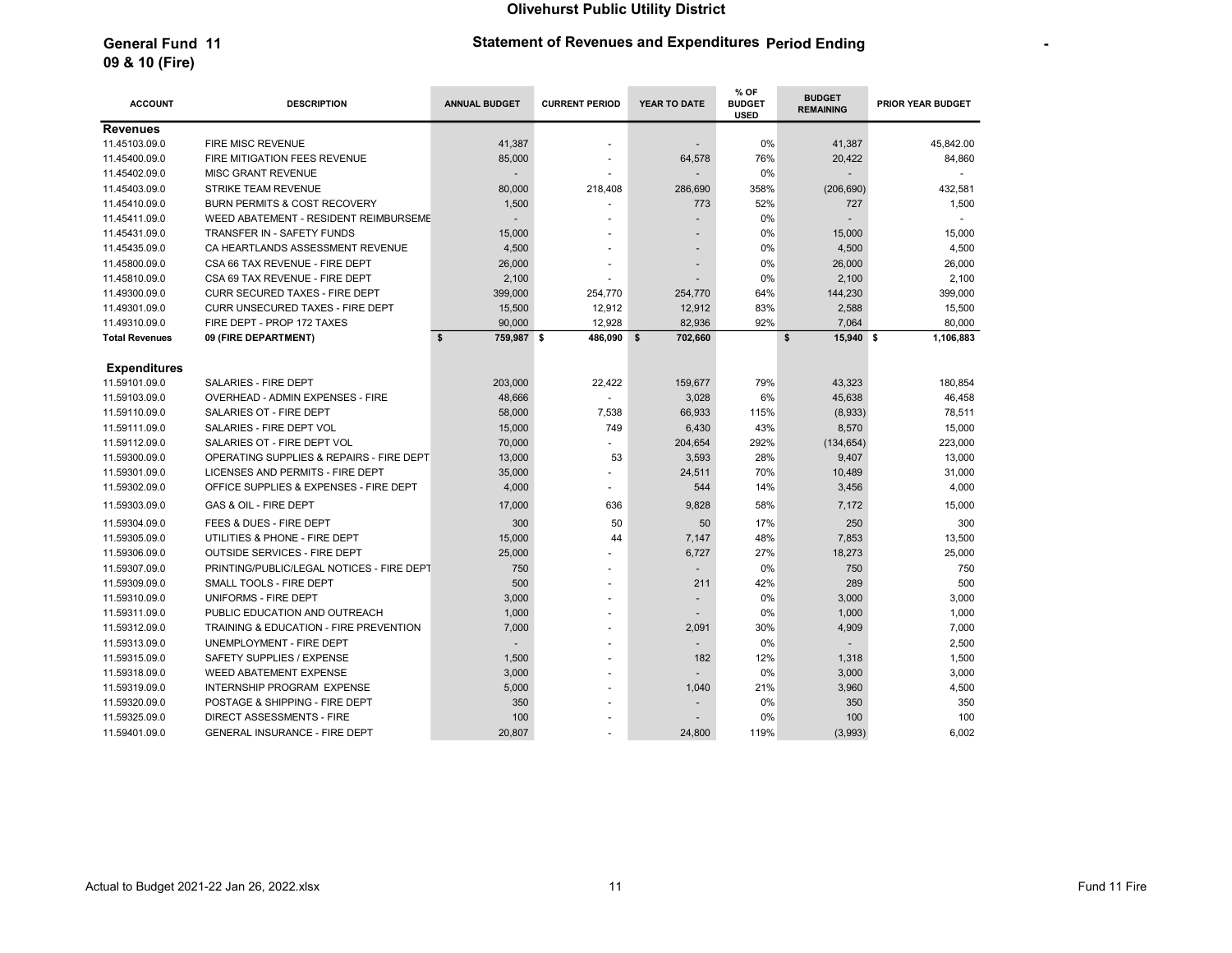#### General Fund 11 **Period Ending Statement of Revenues and Expenditures Period Ending Period Filters**

# 09 & 10 (Fire)

| <b>ACCOUNT</b>            | <b>DESCRIPTION</b>                             | <b>ANNUAL BUDGET</b> | <b>CURRENT PERIOD</b>    | YEAR TO DATE   | % OF<br><b>BUDGET</b><br><b>USED</b> | <b>BUDGET</b><br><b>REMAINING</b> | <b>PRIOR YEAR BUDGET</b> |
|---------------------------|------------------------------------------------|----------------------|--------------------------|----------------|--------------------------------------|-----------------------------------|--------------------------|
| 11.59402.09.0             | <b>WORKERS' COMP - FIRE DEPT</b>               | 13,500               |                          | 13,059         | 97%                                  | 441                               | 13,255                   |
| 11.59403.09.0             | <b>TRANSPORTATION &amp; TRAVEL - FIRE DEPT</b> | 750                  |                          |                | $0\%$                                | 750                               | 750                      |
| 11.59404.09.0             | <b>COMPUTER SERVICES - FIRE</b>                | 8.500                | 338                      | 3,617          | 43%                                  | 4.883                             | 7,000                    |
| 11.59405.09.0             | LEGAL FEES - FIRE                              | 15,000               |                          | $\overline{a}$ | $0\%$                                | 15,000                            | 15,000                   |
| 11.59501.09.0             | PAYROLL TAXES - FIRE DEPT                      | 20,000               | 3,441                    | 36,714         | 184%                                 | (16, 714)                         | 24,518                   |
| 11.59502.09.0             | EMPLOYEE BENEFITS (RET/MED) - FIRE DEPT        | 55,000               | 6,559                    | 41,174         | 75%                                  | 13,826                            | 117,129                  |
| 11.59505.09.0             | <b>EMPLOYMENT COSTS - FIRE</b>                 | 2,000                |                          | 1,321          | 66%                                  | 679                               | 2,000                    |
| 11.59600.09.0             | <b>CAPITAL OUTLAY</b>                          |                      | $\overline{\phantom{a}}$ |                | $0\%$                                |                                   |                          |
| 11.59801.09.0             | <b>BLDGS &amp; IMPROVEMENTS - FIRE DEPT</b>    | 16,000               |                          | 10,624         | 66%                                  | 5,376                             | 4,539                    |
| 11.59802.09.0             | AUTO & OTHER EQUIP EXP - FIRE DEPT             | 14,000               | 170                      | 8,451          | 60%                                  | 5,549                             | 14,000                   |
| 11.59806.09.0             | <b>FIRE EQUIPMENT</b>                          | 400,000              | 57                       | 2,679          | 1%                                   | 397,321                           | 73,000                   |
| 11.65704.09.0             | DEPRECIATION EXPENSE - FIRE DEPT               | 15,000               | 15,000                   | 15,000         | 100%                                 | $\overline{\phantom{a}}$          | 13,500                   |
| <b>Total Expenditures</b> |                                                | 1,106,723 \$<br>\$   | 57,057                   | \$<br>654,087  |                                      | 452,636 \$<br>\$                  | 960,516                  |
|                           | <b>Excess of Revenues over Expenditures</b>    | (346, 736)           | 429,033                  | 48,572         |                                      | (436, 695)                        | 146,367                  |
|                           | Cash Reserve                                   |                      |                          |                |                                      |                                   |                          |
|                           | Fire Engine Loan Payment to Administration     | (18, 403)            |                          |                |                                      |                                   |                          |
|                           | Reserve Transfer: Future Unemployment          |                      |                          |                |                                      |                                   |                          |
|                           | Reserve Transfer: Equipment                    | 354,138              |                          |                |                                      |                                   |                          |
|                           |                                                | $(11,000)$ \$        | 429,033                  | 48,572         |                                      | \$<br>(436, 695)                  |                          |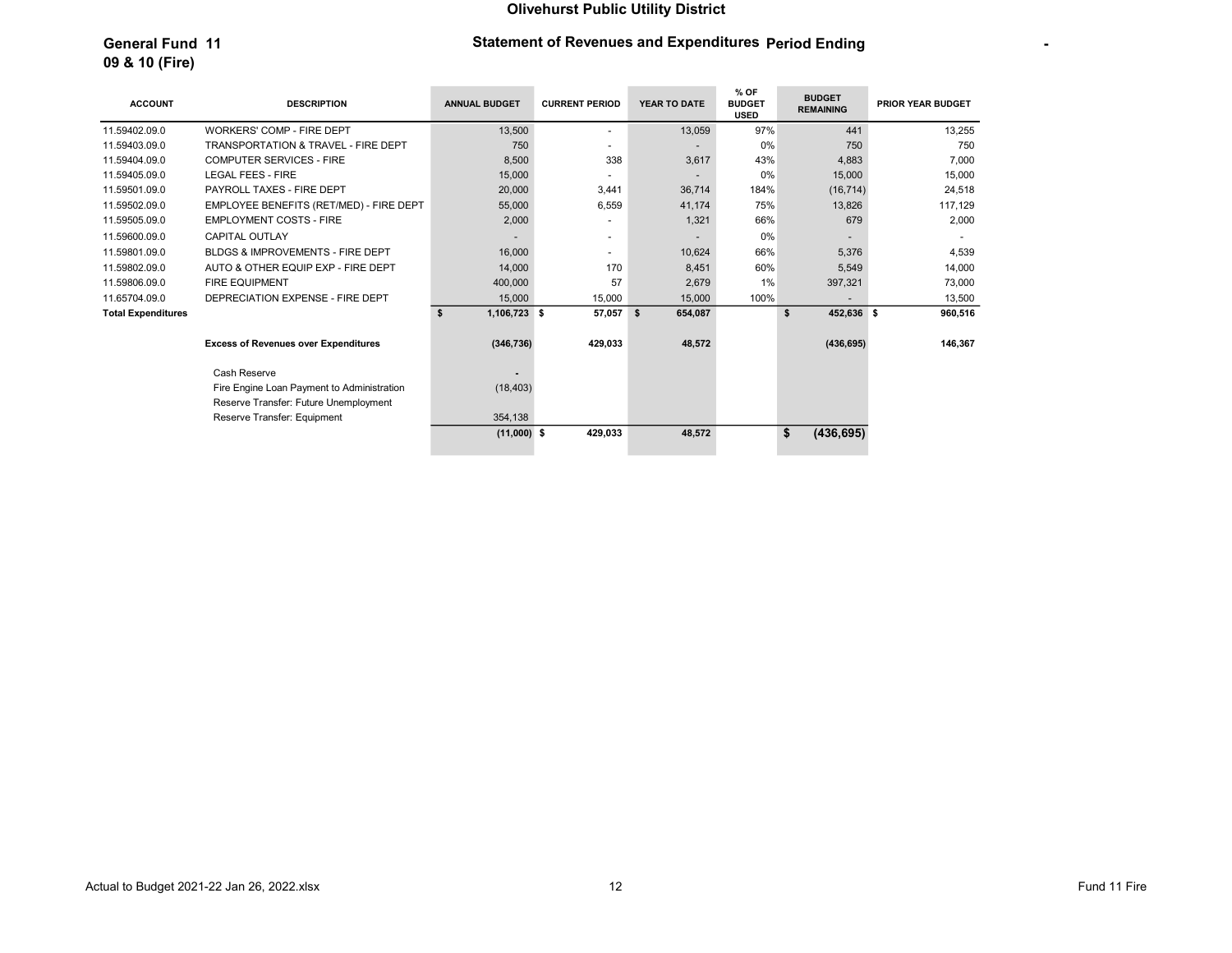### General Fund 11 **Period Ending Statement of Revenues and Expenditures Period Ending Period 11**

# 09 & 10 (Fire)

| <b>ACCOUNT</b>            | <b>DESCRIPTION</b>                        | <b>ANNUAL BUDGET</b> | <b>CURRENT PERIOD</b>    | YEAR TO DATE             | % OF<br><b>BUDGET</b><br><b>USED</b> | <b>BUDGET</b><br><b>REMAINING</b> | <b>PRIOR YEAR BUDGET</b> |
|---------------------------|-------------------------------------------|----------------------|--------------------------|--------------------------|--------------------------------------|-----------------------------------|--------------------------|
|                           | 14 (FIRE DEPARTMENT) ENTERPRISE RANCHERIA |                      |                          |                          |                                      |                                   |                          |
|                           | 9 Month Budget                            |                      |                          |                          |                                      |                                   |                          |
| 11.45437.14.0             | <b>CONTRACT REVENUE - ER</b>              | 413.874              | $\overline{\phantom{a}}$ | 170.178                  |                                      | 243,696                           | 382,359                  |
| <b>Total Revenues</b>     |                                           | 413,874              | $\blacksquare$           | 170,178                  |                                      | 243,696                           | 382,359                  |
|                           |                                           |                      |                          |                          |                                      |                                   |                          |
| 11.59101.14.0             | <b>SALARIES - ER</b>                      | 202,500              | 12,515                   | 93,477                   | 46%                                  | 109,023                           | 204,839                  |
| 11.59110.14.0             | <b>SALARIES OT- ER</b>                    | 58,000               |                          |                          | 0%                                   | 58,000                            | 76,351                   |
| 11.59501.14.0             | <b>PAYROLL TAXES - ER</b>                 | 20,000               | 1,367                    | 7.396                    | 37%                                  | 12,604                            | 22,674                   |
| 11.59402.14.0             | <b>WORKERS' COMP - ER</b>                 | 13,500               |                          | 3,766                    | 28%                                  | 9,734                             | 12,656                   |
| 11.59502.14.0             | EMPLOYEE BENEFITS (RET/MED) - ER          | 55,000               | 4,756                    | 27,892                   | 51%                                  | 27,108                            | 56,875                   |
| 11.59300.14.0             | <b>OPERATING SUPPLIES - ER</b>            | 3,583                |                          |                          | 0%                                   | 3,583                             |                          |
| 11.59302.14.0             | OFFICE SUPPLIES & EXPENSES - ER           |                      |                          |                          | 0%                                   |                                   | 750                      |
| 11.59303.14.0             | GAS & OIL - ER                            | 3,000                |                          |                          | 0%                                   | 3.000                             | 2,000                    |
| 11.59307.14.0             | PRINTING/PUBLIC/LEGAL NOTICES - ER        |                      | $\overline{\phantom{a}}$ |                          | 0%                                   |                                   | 200                      |
| 11.59310.14.0             | <b>UNIFORMS - ER</b>                      | 3,500                |                          | 1,683                    | 48%                                  | 1,817                             | 3,000                    |
| 11.59312.14.0             | TRAINING & EDUCATION - FIRE PREVENTION    | 3,000                | $\overline{\phantom{a}}$ |                          | 0%                                   | 3,000                             | 3,000                    |
| 11.59315.14.0             | SAFETY SUPPLIES / EXPENSE                 |                      | $\overline{\phantom{a}}$ |                          | 0%                                   |                                   | 250                      |
| 11.59401.14.0             | <b>GENERAL INSURANCE - ER</b>             | 10,403               |                          |                          | 0%                                   | 10,403                            |                          |
| 11.59801.14.0             | <b>BLDGS &amp; IMPROVEMENTS - ER</b>      |                      |                          |                          | 0%                                   |                                   | 1,350                    |
| 11.59802.14.0             | AUTO & OTHER EQUIP EXP - ER               |                      |                          |                          | 0%                                   |                                   | 1,687                    |
| 11.59806.14.0             | <b>FIRE EQUIPMENT</b>                     |                      |                          |                          | 0%                                   |                                   | 3,750                    |
| 11.59103.14.0             | ADMINISTRATIVE CHARGES                    | 41,387               |                          |                          | 0%                                   | 41,387                            | 53,094                   |
| 11.65704.14.0             | DEPRECIATION EXPENSE - ER                 |                      |                          | $\overline{\phantom{a}}$ | 0%                                   |                                   | 3,000                    |
|                           |                                           |                      |                          |                          |                                      |                                   |                          |
| <b>Total Expenditures</b> |                                           | 413,874 \$<br>Ŝ.     | 18,638                   | $\sqrt{5}$<br>134,214    |                                      | \$<br>279,659 \$                  | 445,476                  |
|                           | Due To / (Due From) ER                    | \$<br>٠              | $(18, 638)$ \$<br>\$     | 35,964 \$                |                                      | (35, 963)<br>\$                   |                          |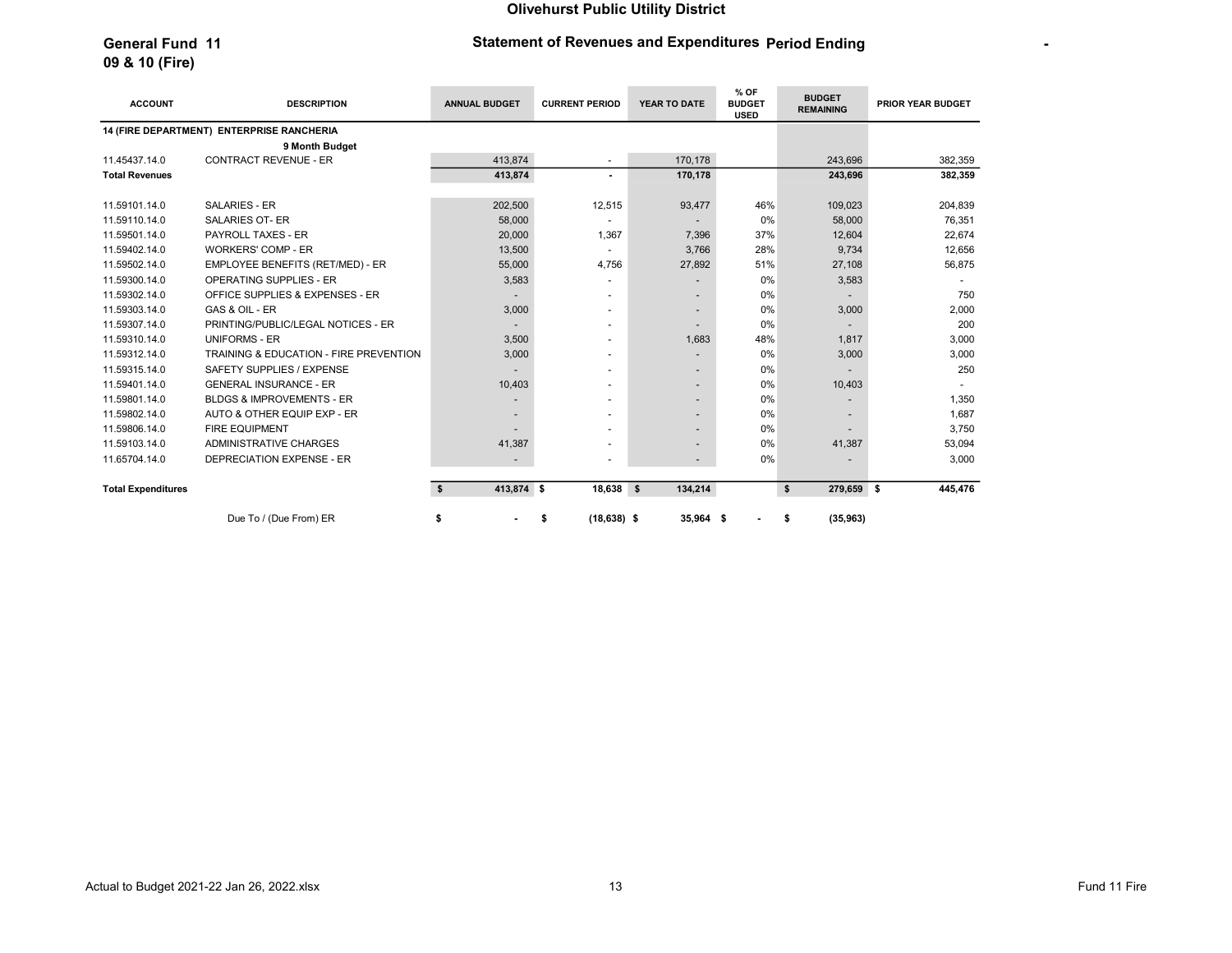| <b>Water (12)</b> |                                               | <b>Period Ending</b> |  |
|-------------------|-----------------------------------------------|----------------------|--|
|                   | <b>Statement of Revenues and Expenditures</b> |                      |  |

| <b>ACCOUNT</b>      | <b>DESCRIPTION</b>                              | <b>ANNUAL BUDGET</b> | <b>CURRENT PERIOD</b> | YEAR TO DATE | % OF BUDGET<br><b>USED</b> | <b>BUDGET REMAINING</b> | <b>PRIOR YEAR BUDGET</b> | <b>COMMENTS</b> |
|---------------------|-------------------------------------------------|----------------------|-----------------------|--------------|----------------------------|-------------------------|--------------------------|-----------------|
| <b>Revenues</b>     |                                                 |                      |                       |              |                            |                         |                          |                 |
| 12.41100.00.0       | SALES - RESIDENTIAL - WATER                     | 3,400,000            | 207,135               | 2,635,794    | 78%                        | 764,206                 | 3,820,000                |                 |
| 12.41200.00.0       | <b>SALES - BUSINESSES - WATER</b>               | 15,000               | 16,032                | 32,953       | 220%                       | (17, 953)               | 15,000                   |                 |
| 12.42300.00.0       | PENALTY FEES - WATER                            | 15,000               | 1,296                 | 3,614        | 24%                        | 11,386                  | 15,000                   |                 |
| 12.42301.00.0       | PENALTIES EXCESS WATER USE - WATER              |                      |                       |              |                            |                         |                          |                 |
| 12.42400.00.0       | ADMIN AND DELINQUENT CHARGES - WATER            |                      | 1,009                 | 13,695       | 0%                         | (13, 695)               | 40,000                   |                 |
| 12.42550.00.0       | <b>BACKFLOW DEVICE REVENUE</b>                  | 3,000                | 105                   | 2,535        | 85%                        | 465                     | 3,000                    |                 |
| 12.42600.00.0       | SERVICE FEES - WATER BILL COPY FEES             | 3,000                |                       | 830          | 28%                        | 2,171                   | 3,000                    |                 |
| 12.45103.00.0       | MISCELLANEOUS REVENUE - WATER                   | 1,000                |                       | 27           | 3%                         | 974                     | 1,000                    |                 |
| 12.45160.00.0       | PLAN CHECK FEE REVENUE - WATER                  | 2,000                | 480                   | 1,808        | 90%                        | 192                     | 2,000                    |                 |
| 12.45431.00.0       | <b>TRANSFER OUT - SAFETY FUNDS</b>              | (5,000)              |                       |              | 0%                         | (5,000)                 | (5,000)                  |                 |
| 12.45500.00.0       | INTEREST EARNED OPERATING - WATER               | 10,000               |                       |              | 0%                         | 10,000                  | 15,000                   |                 |
| 12.45700.00.0       | <b>INSPECTION REVENUE - WATER</b>               | 35,000               | 4,000                 | 10,620       | 30%                        | 24,380                  | $\sim$                   |                 |
| <b>Water (12)</b>   | <b>Total Revenues</b>                           | $3,479,000$ \$       | 230,057 \$            | 2,701,875    |                            | \$<br>777,125           | 3,894,000                |                 |
| <b>Expenditures</b> |                                                 |                      |                       |              |                            |                         |                          |                 |
| 12.59101.00.0       | SALARIES - WATER                                | 607,514              | 37,738                | 318,505      | 52%                        | 289,009                 | 588,594                  |                 |
| 12.59103.00.0       | OVERHEAD - ADMIN EXPENSES - WATER               | 547,492              |                       | 34,064       | 6%                         | 513,428                 | 597,308                  |                 |
| 12.59110.00.0       | <b>SALARIES OT - WATER</b>                      | 25,000               | 262                   | 10,218       | 41%                        | 14,782                  | 21,000                   |                 |
| 12.59200.00.0       | WATER METERS AND SUPPLIES                       | 90,000               |                       | 51,992       | 58%                        | 38,008                  | 95,000                   |                 |
| 12.59300.00.0       | <b>OPERATING SUPPLIES &amp; REPAIRS - WATER</b> | 120,700              | 460                   | 77,172       | 64%                        | 43,528                  | 100,000                  |                 |
| 12.59301.00.0       | LICENSES AND DUES - WATER EMPLOYEES             | 3,500                |                       | 224          | 6%                         | 3,276                   | 3,500                    |                 |
| 12.59302.00.0       | <b>OFFICE SUPPLIES &amp; EXP - WATER</b>        | 3,000                |                       | 660          | 22%                        | 2,340                   | 3,000                    |                 |
| 12.59303.00.0       | <b>GAS &amp; OIL - WATER</b>                    | 25,000               | 2,065                 | 16,625       | 66%                        | 8,375                   | 23,000                   |                 |
| 12.59304.00.0       | FEES, LICENSES & PERMITS - WATER FACILITIES     | 45,000               | 1,091                 | 55,944       | 124%                       | (10, 944)               | 45,000                   |                 |
| 12.59305.00.0       | UTILITIES & PHONE - WATER                       | 700,000              | 8,460                 | 421,010      | 60%                        | 278,990                 | 672,000                  |                 |
| 12.59306.00.0       | <b>OUTSIDE SERVICES - WATER</b>                 | 140,000              | 662                   | 54,365       | 39%                        | 85,635                  | 130,000                  |                 |
| 12.59307.00.0       | PRINTING/PUBLIC/LEGAL NOTICES - WATER           | 1,000                |                       |              | 0%                         | 1,000                   | 1,000                    |                 |
| 12.59308.00.0       | <b>LAB SUPPLIES</b>                             | 3,000                |                       | 1,811        | 60%                        | 1,189                   | 3,000                    |                 |
| 12.59309.00.0       | <b>SMALL TOOLS - WATER</b>                      | 2,500                |                       | 1,685        | 67%                        | 815                     | 2,500                    |                 |
| 12.59310.00.0       | <b>UNIFORMS - WATER</b>                         | 5,500                | 167                   | 2,777        | 50%                        | 2,723                   | 5,500                    |                 |
| 12.59311.00.0       | <b>CUSTOMER SERVICE &amp; BILLING</b>           | 50,000               |                       | 13,186       | 26%                        | 36,814                  | 50,000                   |                 |
| 12.59312.00.0       | TRAINING & EDUCATION - WATER                    | 2,000                |                       | 72           | 4%                         | 1,928                   | 2,000                    |                 |
| 12.59315.00.0       | SAFETY SUPPLIES / EXPENSE                       | 4,500                | 58                    | 3,339        | 74%                        | 1,161                   | 4,500                    |                 |
| 12.59316.00.0       | <b>CHLORINE EXPENSE</b>                         | 104,000              |                       | 65,915       | 63%                        | 38,085                  | 114,000                  |                 |
| 12.59320.00.0       | POSTAGE & SHIPPING - WATER                      | 2,000                |                       | 521          | 26%                        | 1,479                   | 2,000                    |                 |
| 12.59325.00.0       | <b>DIRECT ASSESSMENTS - WATER</b>               | 2,500                |                       |              | 0%                         | 2,500                   | 2,500                    |                 |
| 12.59339.00.0       | <b>FINES AND PENALTIES</b>                      |                      |                       |              | 0%                         |                         |                          |                 |
| 12.59350.00.0       | LAB TESTING SERVICES - WATER                    | 25,000               |                       | 2,961        | 12%                        | 22,039                  | 25,000                   |                 |
| 12.59401.00.0       | <b>GENERAL INSURANCE - WATER</b>                | 75,085               |                       | 72,764       | 97%                        | 2,321                   | 66,022                   |                 |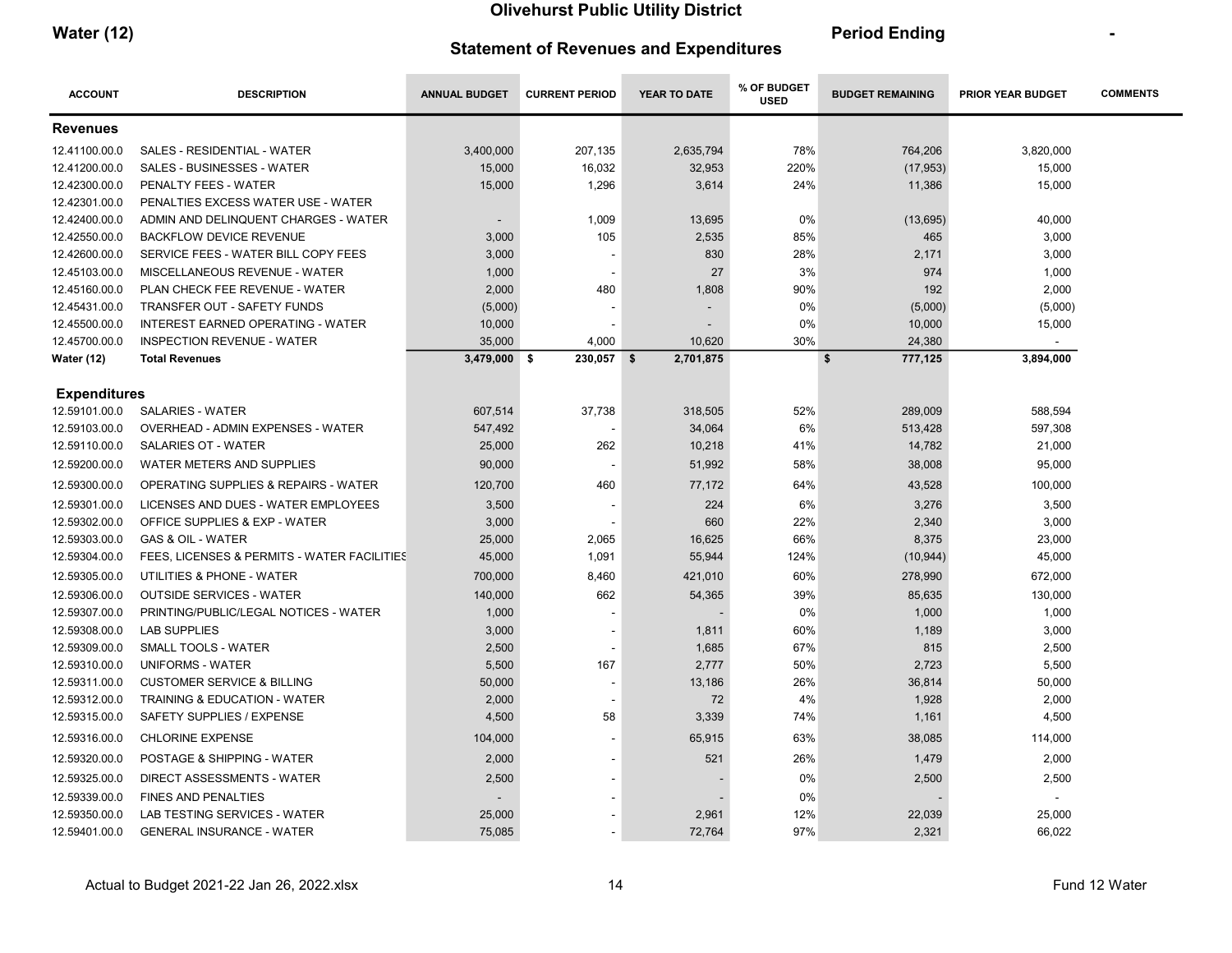| <b>Water (12)</b> |                                               | <b>Period Ending</b> |  |
|-------------------|-----------------------------------------------|----------------------|--|
|                   | <b>Statement of Revenues and Expenditures</b> |                      |  |

| <b>ACCOUNT</b>    | <b>DESCRIPTION</b>                              | <b>ANNUAL BUDGET</b> | <b>CURRENT PERIOD</b> | YEAR TO DATE | % OF BUDGET<br><b>USED</b> | <b>BUDGET REMAINING</b> | <b>PRIOR YEAR BUDGET</b> | <b>COMMENTS</b> |
|-------------------|-------------------------------------------------|----------------------|-----------------------|--------------|----------------------------|-------------------------|--------------------------|-----------------|
| 12.59402.00.0     | <b>WORKERS' COMP - WATER</b>                    | 37,500               | $\blacksquare$        | 18,406       | 49%                        | 19,094                  | 26,460                   |                 |
| 12.59404.00.0     | <b>COMPUTER SERVICES</b>                        | 19,000               | 508                   | 12,328       | 65%                        | 6,672                   | 19,000                   |                 |
| 12.59405.00.0     | <b>LEGAL FEES - WATER</b>                       | 10,000               |                       | 7,407        | 74%                        | 2,594                   | 35,000                   |                 |
| 12.59421.00.0     | ADMIN-WATER CAPACITY FEES                       | 70,000               |                       | 29,587       | 42%                        | 40,413                  |                          |                 |
| 12.59425.00.0     | <b>SECURITY - WATER</b>                         | 14,000               | 58                    | 3,799        | 27%                        | 10,201                  | 12,000                   |                 |
| 12.59501.00.0     | <b>PAYROLL TAXES - WATER</b>                    | 47,000               | 4,110                 | 25,726       | 55%                        | 21,274                  | 112,364                  |                 |
| 12.59502.00.0     | EMPLOYEE BENEFITS (RET/MED) - WATER             | 235,000              | 14,797                | 161,986      | 69%                        | 73,014                  | 281,679                  |                 |
| 12.59505.00.0     | <b>EMPLOYMENT COSTS - WATER</b>                 | 1,000                |                       | 33           | 3%                         | 967                     | 1,000                    |                 |
| 12.59600.00.0     | CAPITAL OUTLAY - WATER                          | 5,000                |                       |              | 0%                         | 5,000                   | 5,000                    |                 |
| 12.59650.00.0     | <b>RAISING IRON - WATER</b>                     | 100,000              |                       | 76,970       | 77%                        | 23,030                  | 159,700                  |                 |
| 12.59551.00.0     | <b>BOARD COMMUNITY OUTREACH</b>                 | 500                  |                       | 34           | 7%                         | 466                     | 500                      |                 |
| 12.59801.00.0     | <b>BLDGS &amp; IMPROVEMENTS - WATER</b>         | 2,000                |                       |              | 0%                         | 2,000                   | 2,000                    |                 |
| 12.59802.00.0     | AUTO & OTHER EQUIP EXP - WATER                  | 9,000                |                       | 86           | 1%                         | 8,915                   | 21,000                   |                 |
| 12.59805.00.0     | <b>VEHICLE REPLACEMENT</b>                      | 60,000               |                       | -            | 0%                         | 60,000                  | $\overline{\phantom{a}}$ |                 |
| 12.59902.00.0     | CASH SHORT/(OVER) - WATER                       | 250                  |                       | 11           | 5%                         | 239                     | 250                      |                 |
| 12.59903.00.0     | MISCELLANEOUS EXP - WATER                       |                      |                       |              | 0%                         |                         | $\blacksquare$           |                 |
| 12.59952.00.0     | <b>CONSERVATION EXPENSES</b>                    | 5,000                |                       | 105          | 2%                         | 4,895                   | 5,000                    |                 |
| 12.65105.00.0     | LOAN WWTP - USDA Refinance Loan                 | 70,637               |                       | 70,637       | 100%                       |                         | 70,637                   |                 |
| 12.65704.00.0     | DEPRECIATION EXPENSE - WATER                    | 100,000              |                       | 100,000      | 100%                       |                         | 100,000                  |                 |
| <b>Water (12)</b> | <b>Total Expenditures</b>                       | 3,370,178 \$         | 70,436                | 1,712,926    |                            |                         | 3,408,014                |                 |
|                   | Excess of Revenues over Expenditures for Report | 108,823 \$           | 159,621               | 988,950      |                            |                         |                          |                 |
|                   | Reserve: Capital Facilities                     | (178, 823)           |                       |              |                            |                         |                          |                 |
|                   | Admin. Water Cap Fees                           | 70,000               |                       |              |                            |                         |                          |                 |
|                   | Surplus(Deficit)                                |                      |                       | 988,950      |                            |                         |                          |                 |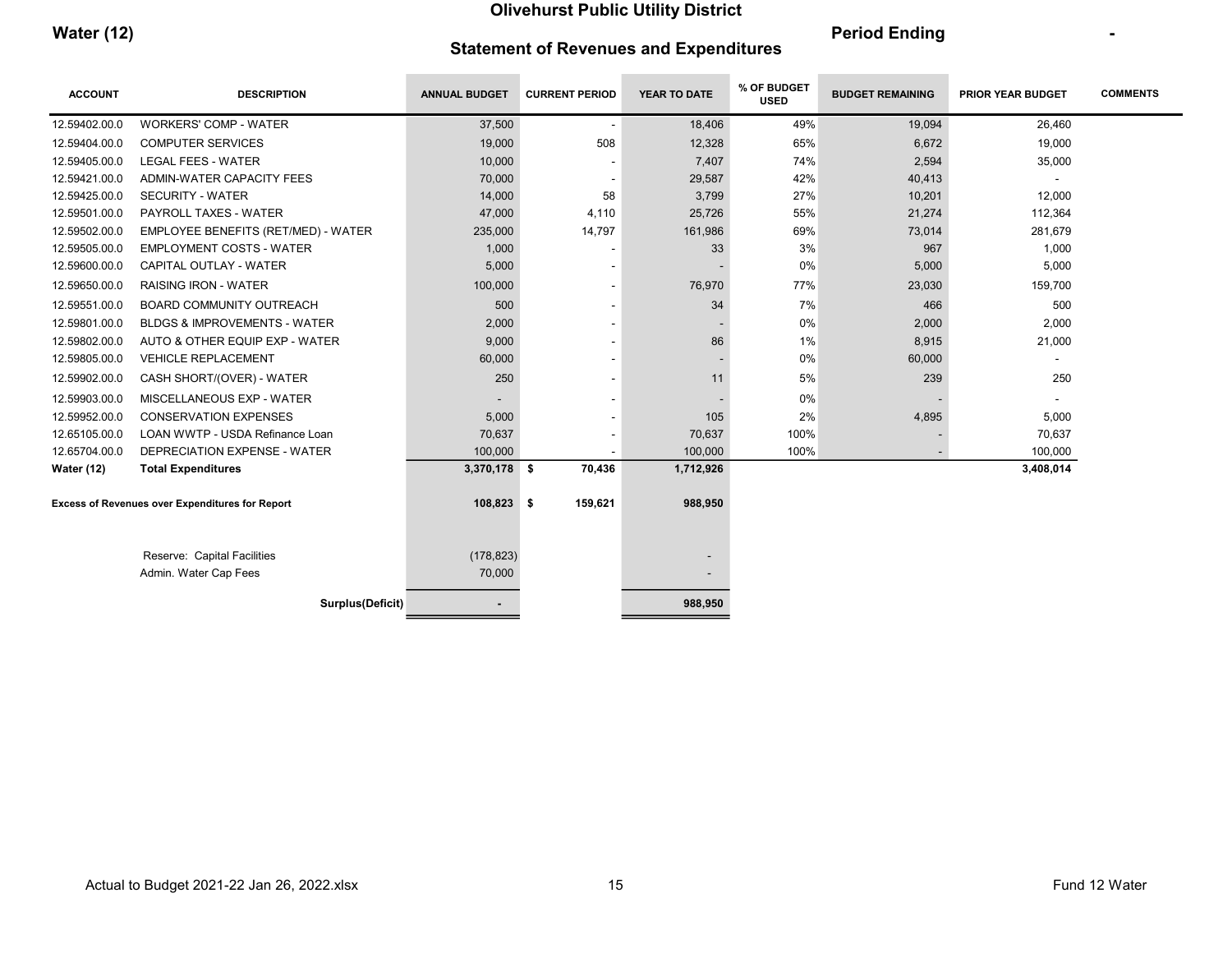### Waste Water (13) The Statement of Revenues and Expenditures Feriod Ending Article 13

| <b>ACCOUNT</b>    | <b>DESCRIPTION</b>                          | <b>ANNUAL BUDGET</b> | <b>CURRENT PERIOD</b> | YEAR TO DATE | % OF BUDGET<br><b>USED</b> |                | <b>BUDGET REMAINING PRIOR YEAR BUDGET</b> | <b>COMMENTS</b> |
|-------------------|---------------------------------------------|----------------------|-----------------------|--------------|----------------------------|----------------|-------------------------------------------|-----------------|
| <b>Revenues</b>   |                                             |                      |                       |              |                            |                |                                           |                 |
| 13.41100.00.0     | SALES - RESIDENTIAL - SEWER                 | 3,600,000            | 316,818               | 2,187,186    | 61%                        | 1,412,814      | 3,505,000                                 |                 |
| 13.41210.00.0     | SALES - ADA SEWER                           | 58,000               | 8,211                 | 36,303       | 63%                        | 21,697         | 58,000                                    |                 |
| 13.42300.00.0     | PENALTY & FEES - SEWER                      |                      | 1,037                 | 2,704        | 0%                         | $2,704-$       | 18,000                                    |                 |
| 13.42400.00.0     | ADMIN AND DELINQUENT CHARGES - SEWER        |                      |                       |              | 0%                         | $\Omega$       | 25,000                                    |                 |
| 13.42600.00.0     | SERVICE FEES - SEWER BILL COPY FEE          | 3,000                |                       | 830          | 28%                        | 2,171          | 3,000                                     |                 |
| 13.45101.00.0     | <b>GOLD VILLAGE REIMBURSEMENT</b>           | 110,000              |                       | (45, 104)    | $-41%$                     | 155,104        | 110,000                                   |                 |
| 13.45103.00.0     | MISCELLANEOUS REVENUE - SEWER               |                      |                       | 10,241       | 0%                         | $10,241 -$     |                                           |                 |
| 13.45160.00.0     | PLAN CHECK FEE REVENUE - SEWER              | 1,000                |                       |              | 0%                         | 1,000          | 1,000                                     |                 |
| 13.45431.00.0     | <b>TRANSFER OUT - SAFETY FUNDS</b>          | (5,000)              |                       |              | 0%                         | $5,000-$       | (5,000)                                   |                 |
| 13.45500.00.0     | <b>INTEREST EARNED OPERATING - SEWER</b>    | 10.000               |                       |              | 0%                         | 10.000         |                                           |                 |
| Waster Water (13) | <b>Total Revenues</b>                       | 3,777,000<br>- \$    | 326,066 \$            | 2,192,159    |                            | $1,584,841$ \$ | 3,715,000                                 |                 |
|                   |                                             |                      |                       |              |                            |                |                                           |                 |
| 13.59101.00.0     | <b>SALARIES - SEWER</b>                     | 720,000              | 39,909                | 318,460      | 44%                        | 401,540        | 614,993                                   |                 |
| 13.59103.00.0     | OVERHEAD - ADMIN EXPENSES - SEWER           | 547,492              |                       | 34,064       | 6%                         | 513,428        | 597,308                                   |                 |
| 13.59110.00.0     | SALARIES OT - WASTE WATER                   | 20,000               | 2,295                 | 9,610        | 48%                        | 10,390         | 30,000                                    |                 |
| 13.59300.00.0     | OPERATING SUPPLIES & REPAIRS - SEWER        | 40,000               |                       | 4,573        | 11%                        | 35,427         | 27,000                                    |                 |
| 13.59301.00.0     | LICENSES AND DUES - SEWER EMPLOYEES         | 5,000                | 146                   | 696          | 14%                        | 4,304          | 5,000                                     |                 |
| 13.59302.00.0     | <b>OFFICE SUPPLIES &amp; EXP - SEWER</b>    | 5,000                |                       | 1,143        | 23%                        | 3,857          | 500                                       |                 |
| 13.59303.00.0     | <b>GAS &amp; OIL - SEWER</b>                | 15,000               | 326                   | 4,681        | 31%                        | 10,319         | 13,000                                    |                 |
| 13.59304.00.0     | FEES, LICENSES & PERMITS - SEWER FACILITIES | 50,000               | 1,091                 | 21,030       | 42%                        | 28,970         | 50,000                                    |                 |
| 13.59305.00.0     | UTILITIES & PHONE - SEWER                   | 600,000              | 8,222                 | 325,051      | 54%                        | 274,949        | 560,000                                   |                 |
| 13.59306.00.0     | <b>OUTSIDE SERVICES - SEWER</b>             | 100,000              |                       | 22,903       | 23%                        | 77,097         | 120,000                                   |                 |
| 13.59307.00.0     | PRINTING/PUBLIC/LEGAL NOTICES - SEWER       | 2.000                |                       | 789          | 39%                        | 1,211          | 2,000                                     |                 |
| 13.59308.00.0     | LAB SUPPLIES & EQUIPMENT - SEWER            | 25,000               |                       | 5,390        | 22%                        | 19.610         | 25,000                                    |                 |
| 13.59309.00.0     | <b>SMALL TOOLS - SEWER</b>                  | 8,000                | 22                    | 851          | 11%                        | 7,149          | 6,000                                     |                 |
| 13.59310.00.0     | <b>UNIFORMS - SEWER</b>                     | 5,000                | 200                   | 2,596        | 52%                        | 2,404          | 5,000                                     |                 |
| 13.59311.00.0     | <b>CUSTOMER SERVICE &amp; BILLING</b>       | 50,000               | ٠                     | 10,554       | 21%                        | 39,446         | 50,000                                    |                 |
| 13.59312.00.0     | <b>TRAINING &amp; EDUCATION - SEWER</b>     | 5,000                | ٠                     | 337          | 7%                         | 4,663          | 5,000                                     |                 |
| 13.59313.00.0     | <b>UNEMPLOYMENT - SEWER</b>                 |                      |                       |              | 0%                         | $\Omega$       | 4,000                                     |                 |
| 13.59315.00.0     | SAFETY SUPPLIES / EXPENSE                   | 7.500                | 203                   | 1.519        | 20%                        | 5.981          | 7.000                                     |                 |
| 13.59318.00.0     | <b>CHEMICALS</b>                            | 15,000               |                       | 4,185        | 28%                        | 10,815         | 15,000                                    |                 |
| 13.59320.00.0     | POSTAGE & SHIPPING - SEWER                  | 1,500                |                       | 536          | 36%                        | 964            | 2,500                                     |                 |
| 13.59325.00.0     | <b>DIRECT ASSESSMENTS - SEWER</b>           | 3,000                |                       |              | 0%                         | 3,000          | 3,000                                     |                 |
| 13.59333.00.0     | PUMPS, MOTORS, EQUIPMENT                    | 80,000               | 1,725                 | 32,098       | 40%                        | 47,902         | 80,000                                    |                 |
| 13.59337.00.0     | <b>SLUDGE DISPOSAL</b>                      | 20,000               |                       | 17,762       | 89%                        | 2,238          | 20,000                                    |                 |
| 13.59350.00.0     | LAB TESTING SERVICES - SEWER                | 60,000               | 1,188                 | 16.234       | 27%                        | 43.766         | 55,000                                    |                 |
| 13.59401.00.0     | <b>GENERAL INSURANCE - SEWER</b>            | 99,600               |                       | 97,113       | 98%                        | 2,487          | 104,035                                   |                 |
| 13.59402.00.0     | <b>WORKERS' COMP - SEWER</b>                | 43,000               |                       | 21,069       | 49%                        | 21,931         | 32,160                                    |                 |
| 13.59403.00.0     | TRANSPORTATION & TRAVEL - SEWER             | 1,500                |                       |              | 0%                         | 1,500          | 1,000                                     |                 |
| 13.59404.00.0     | <b>COMPUTER SERVICES</b>                    | 25,000               | 1,472                 | 23,301       | 93%                        | 1,699          | 25,000                                    |                 |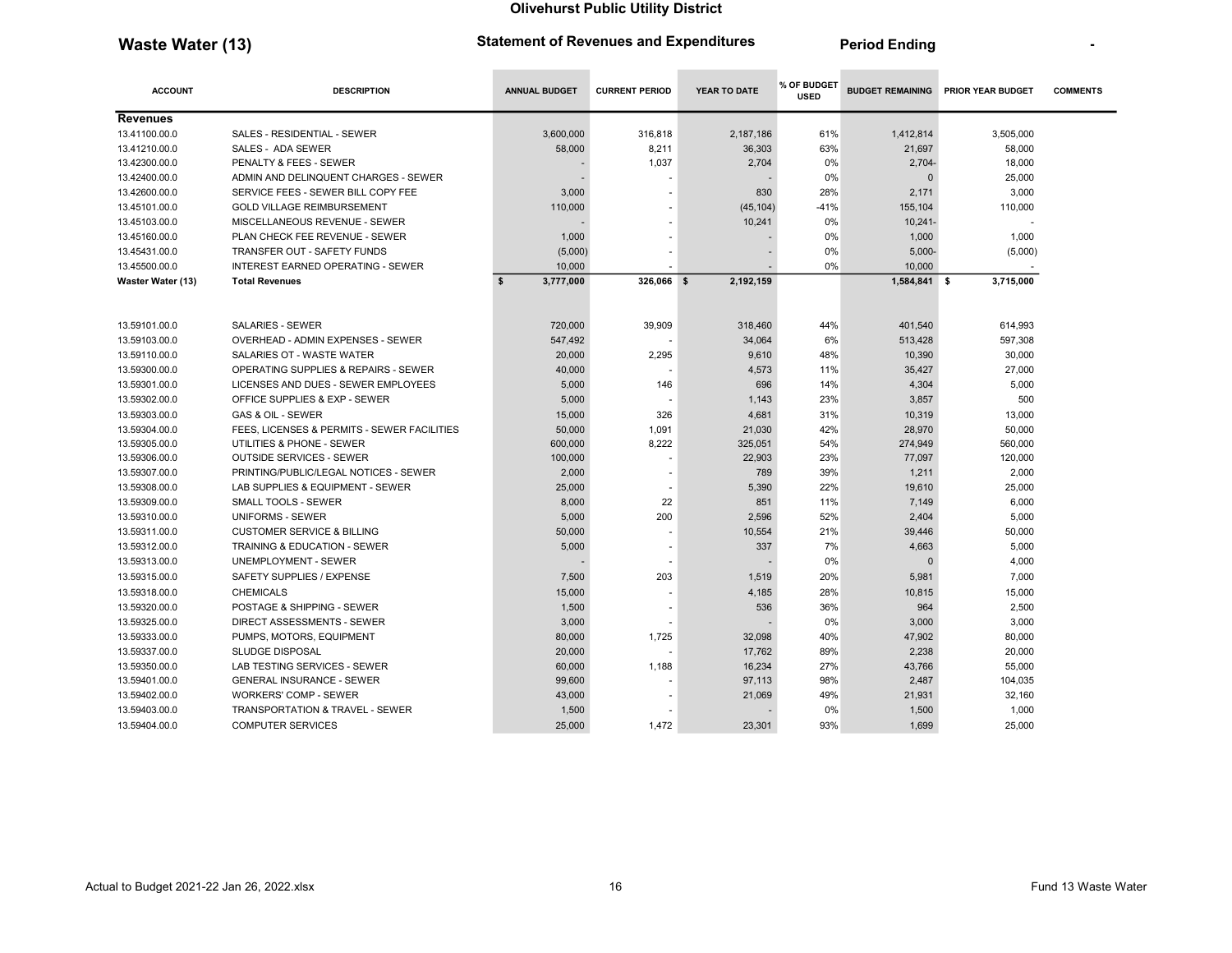### Waste Water (13) The Statement of Revenues and Expenditures Feriod Ending Article 13

| <b>ACCOUNT</b><br><b>DESCRIPTION</b>                   |                                                 | <b>ANNUAL BUDGET</b>         | <b>CURRENT PERIOD</b> | YEAR TO DATE    | % OF BUDGET<br><b>USED</b> | <b>BUDGET REMAINING</b> | <b>PRIOR YEAR BUDGET</b> | <b>COMMENTS</b> |
|--------------------------------------------------------|-------------------------------------------------|------------------------------|-----------------------|-----------------|----------------------------|-------------------------|--------------------------|-----------------|
| 13.59405.00.0                                          | <b>LEGAL FEES - SEWER</b>                       | 15,000                       | $\sim$                | 3,081           | 21%                        | 11,919                  | 15,000                   |                 |
| 13.59425.00.0                                          | <b>SECURITY - SEWER</b>                         | 4,000                        |                       | 185             | 5%                         | 3,815                   | 6,000                    |                 |
| 13.59501.00.0                                          | <b>PAYROLL TAXES - SEWER</b>                    | 55,100                       | 4,572                 | 26,110          | 47%                        | 28,990                  | 103,807                  |                 |
| 13.59502.00.0                                          | EMPLOYEE BENEFITS (RET/MED) - SEWER             | 295,000                      | 16,298                | 107,691         | 37%                        | 187,309                 | 296,069                  |                 |
| 13.59505.00.0                                          | <b>EMPLOYMENT COSTS - SEWER</b>                 | 1,250                        |                       | 66              | 5%                         | 1,184                   | 1,250                    |                 |
| 13.59551.00.0                                          | <b>BOARD COMMUNITY OUTREACH</b>                 | 500                          | 34                    | 34              | 7%                         | 500                     |                          |                 |
| 13.59600.00.0                                          | CAPITAL OUTLAY - SEWER                          | 470,000                      | (3,420)               | 75,809          | 16%                        | 394,191                 | 141,000                  |                 |
| 13.59601.00.0                                          | SEWER COLLECTION CAPACITY FEES OUTLAY           |                              |                       |                 | 0%                         | $\Omega$                |                          |                 |
| 13.59650.00.0                                          | <b>RAISING IRON - SEWER</b>                     | 150,000                      |                       | 40,107          | 27%                        | 109,893                 | 100,000                  |                 |
| 13.59700.00.0                                          | <b>RENTS &amp; LEASES - SEWER</b>               | 7,500                        |                       |                 | 0%                         | 7,500                   | 7,500                    |                 |
| 13.59801.00.0                                          | <b>BLDGS &amp; IMPROVEMENTS - SEWER</b>         | 5,000                        |                       |                 | 0%                         | 5,000                   | 5,000                    |                 |
| 13.59802.00.0                                          | AUTO & OTHER EQUIP EXP - SEWER                  | 20,000                       |                       | 5,922           | 30%                        | 14,078                  | 20,000                   |                 |
| 13.59803.00.0                                          | UV FILTER REPAIR                                | 80,000                       |                       | 8,966           | 11%                        | 71,034                  | 80,000                   |                 |
| 13.59805.00.0                                          | <b>VEHICLE REPLACEMENT</b>                      | 30,000                       |                       |                 | 0%                         | 30,000                  | 30,000                   |                 |
| 13.59902.00.0                                          | CASH SHORT/(OVER) - SEWER                       | 250                          |                       | 11              | 5%                         | 239                     | 250                      |                 |
| 13.65704.00.0                                          | DEPRECIATION EXPENSE - SEWER                    | 300,000                      |                       | 300,000         | 100%                       | $\Omega$                | 300,000                  |                 |
|                                                        |                                                 | $\mathbf{s}$<br>3,987,192 \$ | 74,282.92 \$          | 1,544,529       |                            | 2,442,697               | 3,565,372                |                 |
| 31 (SEWER COLLECTION)                                  |                                                 |                              |                       |                 |                            |                         |                          |                 |
| 13.59101.31.0                                          | SALARIES - SEWER                                |                              | 11,967                | 75,250          | 0%                         | 75,250-                 |                          |                 |
| 13.59300.31.0                                          | OPERATING SUPPLIES & REPAIRS - SEWER COLLECTION | 30,000                       | 49                    | 4,964           | 17%                        | 25,036                  | 30,000.00                |                 |
| 13.59302.31.0                                          | OFFICE SUPPLIES & EXP - SEWER COLLECTIONS       | 500                          |                       | 146             | 29%                        | 354                     | 5,000.00                 |                 |
| 13.59303.31.0                                          | GAS & OIL - SEWER COLLECTION                    | 18,000                       | 439                   | 9,698           | 54%                        | 8,302                   | 15,000.00                |                 |
| 13.59304.31.0                                          | FEES, LICENSES & PERMITS - COLLECTIONS          | 2,000                        |                       | 540             | 27%                        | 1,460                   | 1,000.00                 |                 |
| 13.59306.31.0                                          | OUTSIDE SERVICES - SEWER COLLECTIONS SYSTEM     | 60,000                       | (562)                 | 8,278           | 14%                        | 51,722                  | 60,000.00                |                 |
| 13.59309.31.0                                          | SMALL TOOLS - SEWER COLLECTIONS                 | 5,000                        |                       | 1,496           | 30%                        | 3,504                   | 5,000.00                 |                 |
| 13.59315.31.0                                          | SAFETY SUPPLIES / EQUIP - COLLECTIONS           | 5,000                        |                       | 1,023           | 20%                        | 3,977                   | 5,000.00                 |                 |
| 13.59318.31.0                                          | CHEMICALS - SEWER COLLECTION                    | 1,500                        |                       |                 | 0%                         | 1,500                   | 1,500.00                 |                 |
| 13.59333.31.0                                          | PUMPS, MOTORS, EQUIPMENT - SEWER COLECTION      | 30,000                       |                       | 17,170          | 57%                        | 12,830                  | 60,000.00                |                 |
| 13.59600.31.0                                          | CAPITAL OUTLAY - SEWER COLLECTION               | 50,000                       |                       |                 | 0%                         | 50,000                  | 175,000.00               |                 |
| 13.59700.31.0                                          | <b>RENTS &amp; LEASES - SEWER COLLECTIONS</b>   | 4,500                        |                       |                 | 0%                         | 4,500                   | 4,500.00                 |                 |
| 13.59802.31.0                                          | AUTO & OTHER EQUIP EXP - COLLECTIONS            | 15,000                       |                       | 13,245          | 88%                        | 1,755                   | 20,000.00                |                 |
| 31 (SEWER COLLECTION Total Expenditures                |                                                 | $\mathbf{s}$<br>221,500 \$   | $(74)$ \$             | 56,561          |                            | 164,939 \$              | 382,000.00               |                 |
| <b>Total Expenditures</b>                              |                                                 | \$<br>4,208,692              | 74,209 \$             | 56,561          |                            | 2,607,636               | 3,947,372.00             |                 |
| <b>Excess of Revenues over Expenditures for Report</b> |                                                 | \$<br>$(431, 692)$ \$        | 251,857 \$            | 2,135,598       |                            |                         |                          |                 |
|                                                        | Loan to Water Fund: USDA Repayment              | 70,637                       |                       |                 |                            |                         |                          |                 |
|                                                        | Reserve Capital Asset Repair                    |                              |                       |                 |                            |                         |                          |                 |
|                                                        | Reserve: Capital Facilities                     | 361,055                      |                       |                 |                            |                         |                          |                 |
|                                                        |                                                 | \$<br>$\sim$                 |                       | \$<br>2,135,598 |                            |                         |                          |                 |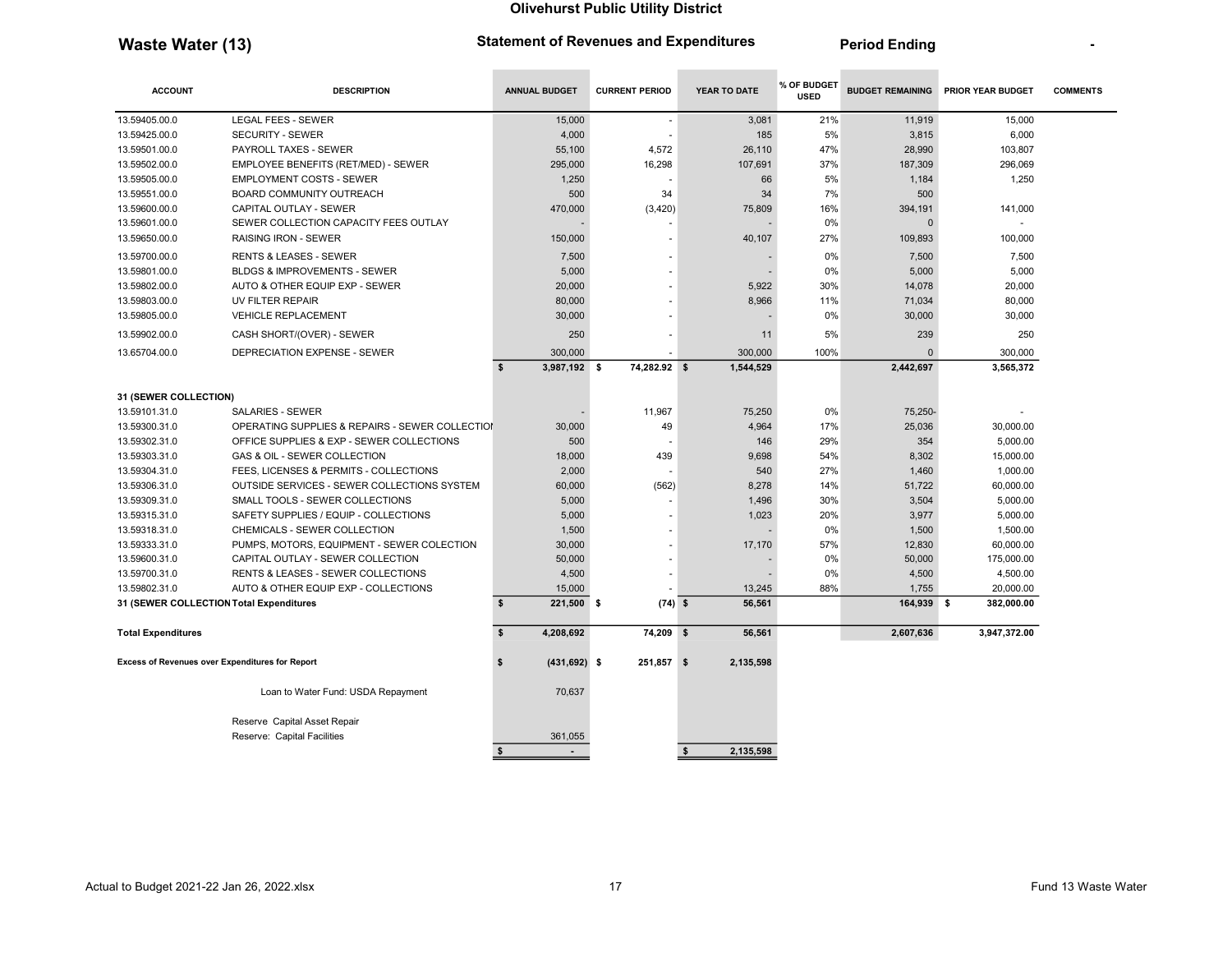### OLIVEHURST PUBLIC UTILITY DISTRICT Community Facility Districts

|               |                                                             | 2019-20<br><b>Budget</b> | 2020-21<br><b>Budget</b> | 2021-22<br><b>Budget</b> | 2020-21<br><b>Actual</b> |
|---------------|-------------------------------------------------------------|--------------------------|--------------------------|--------------------------|--------------------------|
| CFD 2002-1    |                                                             |                          |                          |                          |                          |
| 18.41000.00.0 | CFD 2002-1 REVENUE                                          | 631,412                  | 668,029                  | 628,756                  | 321,010                  |
| 18.45500.00.0 | <b>INTEREST EARNED - CFD 2002-1</b>                         | 3,500                    | 3,500                    | 3,500                    |                          |
| 18.59306.00.0 | CFD 2002-1 - ADMIN EXPENSE                                  | 45,000                   | 45,000                   | 45,000                   | 5,876                    |
| 18.59405.00.0 | LEGAL FEES - CFD 2002-1                                     |                          |                          |                          |                          |
| 18.59406.00.0 | <b>JUDICIAL FORECLOSURE EXPENSES</b>                        |                          |                          |                          |                          |
| 18.65103.00.0 | INTEREST EXPENSE - CFD 2002-1                               | 303,282                  | 292,700                  | 281,190                  | 143,516                  |
|               | CFD 2002-1 BOND PRINCIPAL                                   | 399,798                  | 432,584                  | 435,616                  |                          |
|               |                                                             |                          |                          |                          |                          |
|               | Surplus/(Deficit) \$                                        | $(113, 168)$ \$          | $(98, 755)$ \$           | (98, 755)                | 171,619<br>\$            |
| CFD 2005-1    |                                                             |                          |                          |                          |                          |
| 19.41000.00.0 | CFD 2005-1 REVENUE                                          |                          |                          |                          |                          |
| 19.59405.00.0 | CFD 2005-1 LEGAL EXPENSE                                    |                          |                          |                          |                          |
|               | Surplus/(Deficit)                                           |                          |                          |                          |                          |
|               |                                                             |                          |                          |                          |                          |
| CFD 2005-2    |                                                             |                          |                          |                          |                          |
| 20.41000.00.0 | CFD 2005-2 REVENUE                                          | 57,000                   | 57,000                   | 57,000                   | 57,447                   |
| 20.59803.00.0 | CDF 2005-2 PARK MAINTENANCE                                 | 52,000                   | 52,000                   | 52,000                   |                          |
| 20.59306.00.0 | CFD 2005-2 ADMIN EXPENSES                                   | 5,000                    | 5,000                    | 5,000                    | 151                      |
|               | Surplus/(Deficit)<br><b>Future Park Maintenance Reserve</b> |                          |                          |                          | 57,296                   |

\* ANNUAL CFD ASSESSMENTS ARE COLLECTED IN MAY AND JANUARY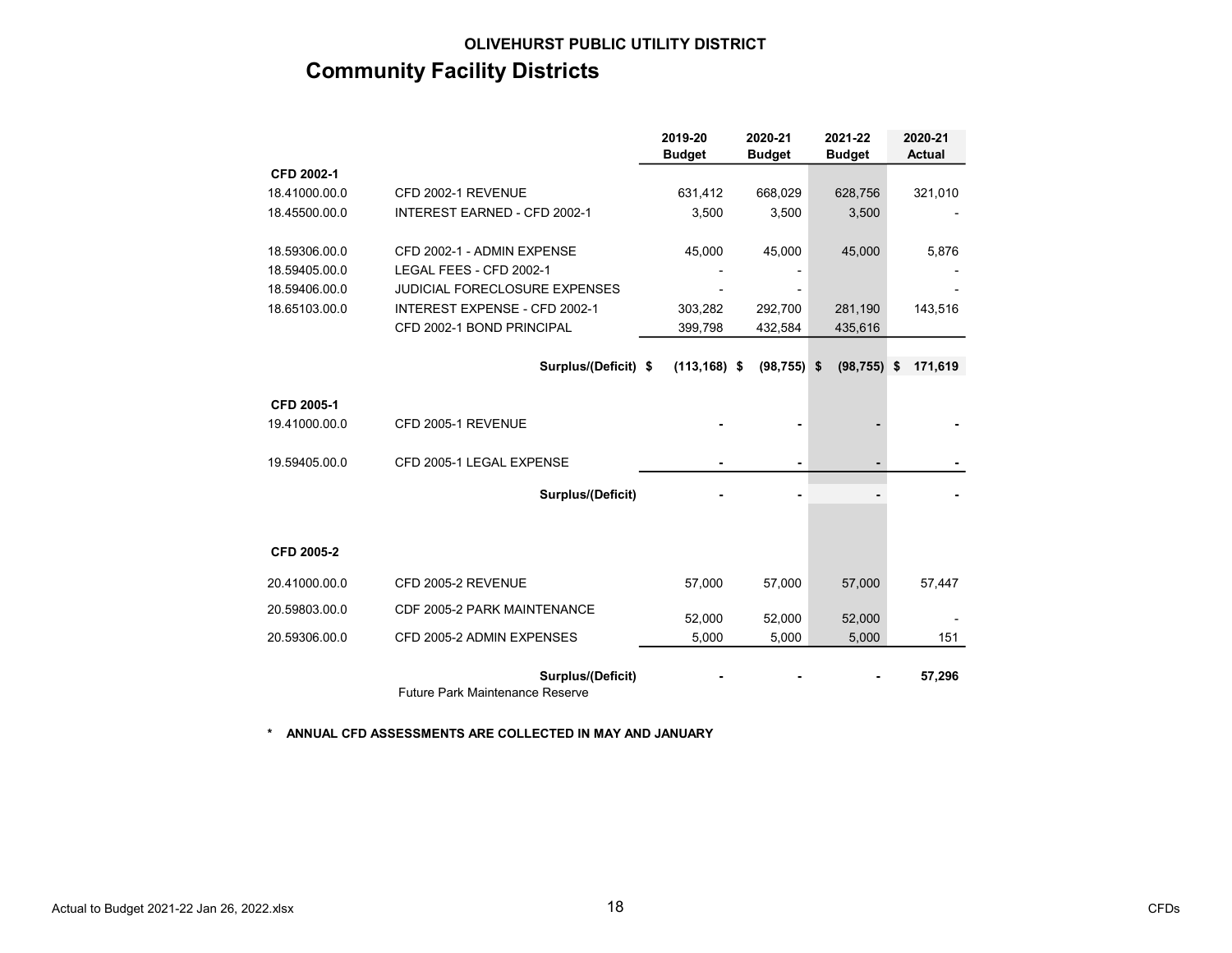|    |           |                                 | <b>BUDGET AMENDMENT 1</b>                |                    |                                                 |                                    |
|----|-----------|---------------------------------|------------------------------------------|--------------------|-------------------------------------------------|------------------------------------|
|    | Reference | Account                         | <b>Account Name</b>                      | Amount             | Detail                                          | <b>Funding Source</b>              |
|    |           | <b>Parks-Olivehurst</b>         |                                          |                    |                                                 |                                    |
| 11 | 02        | 11.59103.02.0                   | OVERHEAD - ADMIN EXPENSES - OH PARKS     |                    |                                                 |                                    |
| 11 | 02        | 11.59306.02.0                   | <b>OUTSIDE SERVICES</b>                  |                    | 5.000 Contract Park Maintenance                 |                                    |
| 11 | 02        | 11.59317.02.0                   | <b>IRRIGATION EXPENSE - PARKS</b>        | 5,000              |                                                 | <b>Property Taxes</b>              |
|    |           |                                 |                                          | \$10,000           |                                                 |                                    |
|    |           | Parks-CSA                       |                                          |                    |                                                 |                                    |
| 11 | 03        | 11.59103.03.0                   | OVERHEAD - ADMIN EXPENSES - CSA 66 PARKS |                    |                                                 |                                    |
| 11 | 03        | 11.59306.03.0                   | <b>OUTSIDE SERVICES</b>                  |                    | 31,000 Contract Park Maintenance-Tree Removal   | Assessments                        |
| 11 | 03        | 11.59501.03.0                   | PAYROLL TAXES - CSA 66 PARKS             |                    | 5,000 Actual Payroll                            |                                    |
|    |           |                                 |                                          | \$36,000           |                                                 |                                    |
|    |           | <b>Fire - Olivehurst and ER</b> |                                          |                    |                                                 |                                    |
| 11 | 09        | 11.59102.09.0                   | OVERHEAD - ADMIN EXPENSES - FIRE         |                    |                                                 |                                    |
| 11 | 09        | 11.59501.09.0                   | PAYROLL TAXES - FIRE DEPT                |                    | 20.000 Strike Team time underestimate           | <b>Strke Team Revenues</b>         |
| 11 | 09        | 11.59401.09.0                   | <b>GENERAL INSURANCE - FIRE DEPT</b>     | 4,000              | 2021 True-up billing SDRMA                      | <b>Property Taxes</b>              |
| 11 | 14        | 11.59101.14.0                   | <b>SALARIES - ER</b>                     | 32,000             |                                                 | <b>Fire Protection</b>             |
| 11 | 14        | 11.59501.14.0                   | <b>PAYROLL TAXES - ER</b>                | 3,000              | Addtl Firefigher for Hard Rock Jan-Jun 2022     | Contract                           |
| 11 | 14        | 11.59502.14.0                   | EMPLOYEE BENEFITS (RET/MED)              | 10,000             |                                                 |                                    |
|    |           |                                 |                                          | \$69,000           |                                                 |                                    |
|    |           | Water                           |                                          |                    |                                                 |                                    |
| 12 |           | 12.59103.00.0                   | <b>OVERHEAD - ADMIN EXPENSES - WATER</b> |                    |                                                 |                                    |
|    |           | 12.59304.00.0                   | FEES, LICENSES&PERMITS WATER FACILITIES  |                    | \$12,000 35% WaterSystem fee increases by State |                                    |
|    |           | 12.59405.00.0                   | <b>LEGAL FEES - WATER</b>                |                    | \$10,000 OE3 Retirement Agreement               | <b>Water Sales Revenue</b>         |
|    |           |                                 |                                          | \$22,000           |                                                 |                                    |
|    |           | Wastewater                      |                                          |                    |                                                 |                                    |
| 13 |           | 13.59103.00.0                   | OVERHEAD - ADMIN EXPENSES - SEWER        |                    |                                                 |                                    |
|    |           | 13.59600.00.0                   | Capital Outlay                           | 15,000<br>\$15,000 | <b>Gator Utility Vehicle</b>                    | <b>Wastewater Sales</b><br>Revenue |

#### Budget Amerikansk amerikansk kon